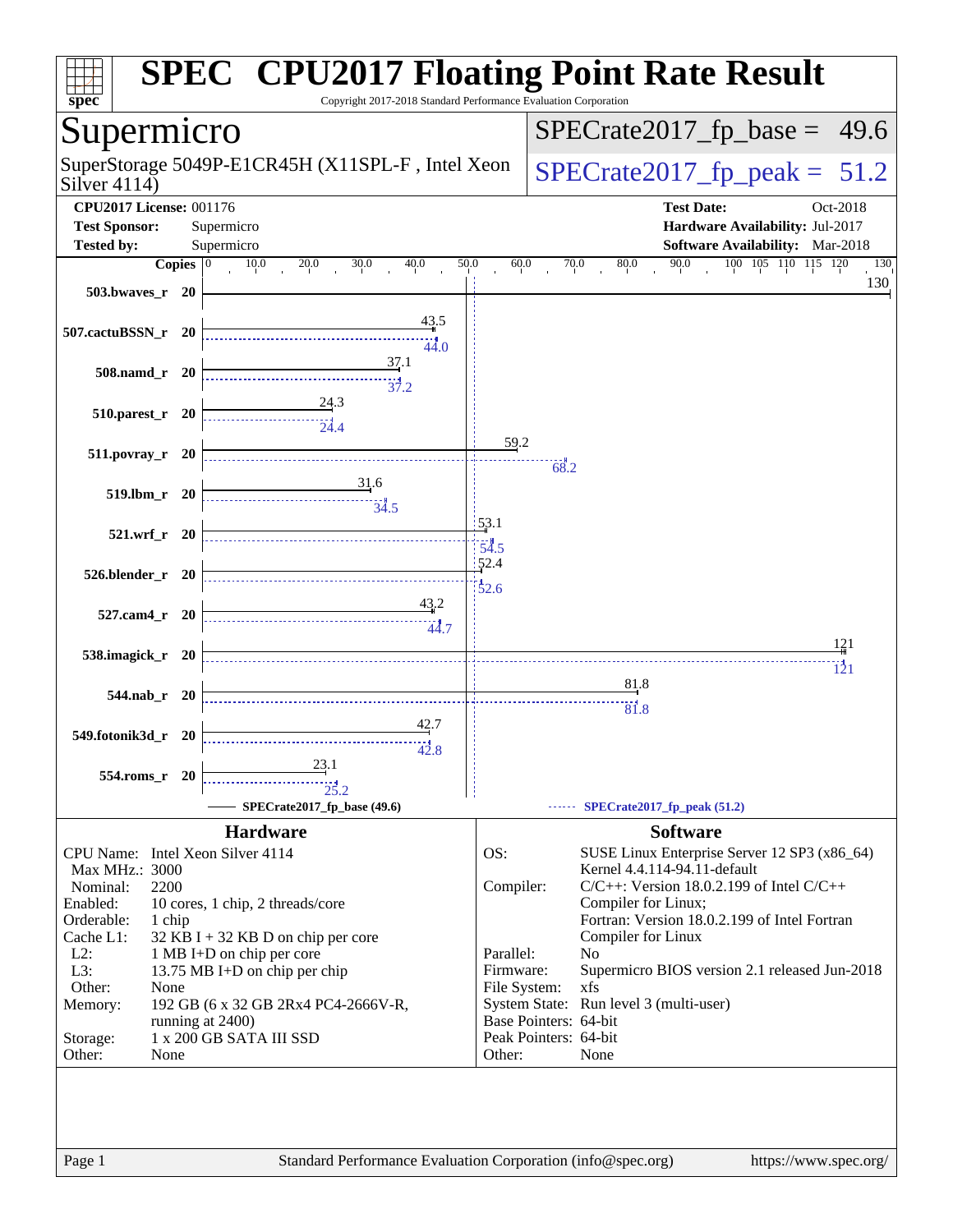

Copyright 2017-2018 Standard Performance Evaluation Corporation

### Supermicro

Silver 4114) SuperStorage 5049P-E1CR45H (X11SPL-F, Intel Xeon  $\left|$  [SPECrate2017\\_fp\\_peak =](http://www.spec.org/auto/cpu2017/Docs/result-fields.html#SPECrate2017fppeak) 51.2

 $SPECTate2017_fp\_base = 49.6$ 

**[CPU2017 License:](http://www.spec.org/auto/cpu2017/Docs/result-fields.html#CPU2017License)** 001176 **[Test Date:](http://www.spec.org/auto/cpu2017/Docs/result-fields.html#TestDate)** Oct-2018 **[Test Sponsor:](http://www.spec.org/auto/cpu2017/Docs/result-fields.html#TestSponsor)** Supermicro **[Hardware Availability:](http://www.spec.org/auto/cpu2017/Docs/result-fields.html#HardwareAvailability)** Jul-2017 **[Tested by:](http://www.spec.org/auto/cpu2017/Docs/result-fields.html#Testedby)** Supermicro **[Software Availability:](http://www.spec.org/auto/cpu2017/Docs/result-fields.html#SoftwareAvailability)** Mar-2018

#### **[Results Table](http://www.spec.org/auto/cpu2017/Docs/result-fields.html#ResultsTable)**

|                                  | <b>Base</b>   |                |       |                | <b>Peak</b> |                |            |               |                |              |                |              |                |              |
|----------------------------------|---------------|----------------|-------|----------------|-------------|----------------|------------|---------------|----------------|--------------|----------------|--------------|----------------|--------------|
| <b>Benchmark</b>                 | <b>Copies</b> | <b>Seconds</b> | Ratio | <b>Seconds</b> | Ratio       | <b>Seconds</b> | Ratio      | <b>Copies</b> | <b>Seconds</b> | <b>Ratio</b> | <b>Seconds</b> | <b>Ratio</b> | <b>Seconds</b> | <b>Ratio</b> |
| 503.bwaves_r                     | 20            | 1549           | 129   | 1548           | 130         | 1548           | 130        | 20            | 1549           | 129          | 1548           | 130          | 1548           | 130          |
| 507.cactuBSSN r                  | 20            | 580            | 43.7  | 585            | 43.3        | 582            | 43.5       | 20            | 577            | 43.9         | 576            | 44.0         | 573            | 44.2         |
| $508$ .namd $r$                  | 20            | 513            | 37.1  | 514            | 37.0        | 512            | 37.1       | 20            | 512            | 37.1         | 511            | 37.2         | 511            | 37.2         |
| $510.parest_r$                   | 20            | 2151           | 24.3  | 2148           | 24.4        | 2150           | 24.3       | 20            | 2149           | 24.3         | 2142           | 24.4         | 2147           | 24.4         |
| 511.povray_r                     | 20            | 790            | 59.1  | 789            | 59.2        | 789            | 59.2       | 20            | 685            | 68.2         | 681            | 68.5         | 685            | 68.1         |
| 519.lbm r                        | 20            | 670            | 31.5  | 668            | 31.6        | 666            | 31.6       | 20            | 610            | 34.5         | 614            | 34.3         | 609            | 34.6         |
| $521$ .wrf r                     | 20            | 843            | 53.1  | 843            | 53.1        | 838            | 53.5       | 20            | 820            | 54.7         | 827            | 54.2         | 821            | 54.5         |
| 526.blender r                    | 20            | 581            | 52.4  | 581            | 52.4        | 580            | 52.5       | 20            | 581            | 52.5         | 579            | 52.6         | 579            | 52.6         |
| 527.cam4 r                       | 20            | 811            | 43.1  | 802            | 43.6        | 810            | 43.2       | 20            | 783            | 44.7         | 787            | 44.5         | 782            | 44.8         |
| 538.imagick_r                    | 20            | 413            | 120   | 411            | 121         | 412            | <b>121</b> | 20            | 412            | 121          | 412            | 121          | 412            | <u>121</u>   |
| $544$ .nab r                     | 20            | 412            | 81.8  | 411            | 81.9        | 412            | 81.8       | 20            | 412            | 81.8         | 411            | 81.9         | 411            | 81.8         |
| 549.fotonik3d r                  | 20            | 1831           | 42.6  | 1826           | 42.7        | 1826           | 42.7       | 20            | 1827           | 42.7         | 1821           | 42.8         | 1820           | 42.8         |
| $554$ .roms $r$                  | 20            | 1375           | 23.1  | 1376           | 23.1        | 1375           | 23.1       | 20            | 1260           | 25.2         | 1260           | 25.2         | 1259           | 25.3         |
| $SPECrate2017$ fp base =<br>49.6 |               |                |       |                |             |                |            |               |                |              |                |              |                |              |

**[SPECrate2017\\_fp\\_peak =](http://www.spec.org/auto/cpu2017/Docs/result-fields.html#SPECrate2017fppeak) 51.2**

Results appear in the [order in which they were run.](http://www.spec.org/auto/cpu2017/Docs/result-fields.html#RunOrder) Bold underlined text [indicates a median measurement.](http://www.spec.org/auto/cpu2017/Docs/result-fields.html#Median)

#### **[Submit Notes](http://www.spec.org/auto/cpu2017/Docs/result-fields.html#SubmitNotes)**

 The taskset mechanism was used to bind copies to processors. The config file option 'submit' was used to generate taskset commands to bind each copy to a specific processor. For details, please see the config file.

#### **[Operating System Notes](http://www.spec.org/auto/cpu2017/Docs/result-fields.html#OperatingSystemNotes)**

Stack size set to unlimited using "ulimit -s unlimited"

#### **[General Notes](http://www.spec.org/auto/cpu2017/Docs/result-fields.html#GeneralNotes)**

Environment variables set by runcpu before the start of the run: LD\_LIBRARY\_PATH = "/home/cpu2017/lib/ia32:/home/cpu2017/lib/intel64:/home/cpu2017/je5.0.1-32:/home/cpu2017/je5.0.1-64"

 Binaries compiled on a system with 1x Intel Core i7-6700K CPU + 32GB RAM memory using Redhat Enterprise Linux 7.5 Transparent Huge Pages enabled by default Prior to runcpu invocation Filesystem page cache synced and cleared with: sync; echo 3> /proc/sys/vm/drop\_caches

 Yes: The test sponsor attests, as of date of publication, that CVE-2017-5754 (Meltdown) is mitigated in the system as tested and documented. Yes: The test sponsor attests, as of date of publication, that CVE-2017-5753 (Spectre variant 1)

**(Continued on next page)**

| Page 2 | Standard Performance Evaluation Corporation (info@spec.org) | https://www.spec.org/ |
|--------|-------------------------------------------------------------|-----------------------|
|        |                                                             |                       |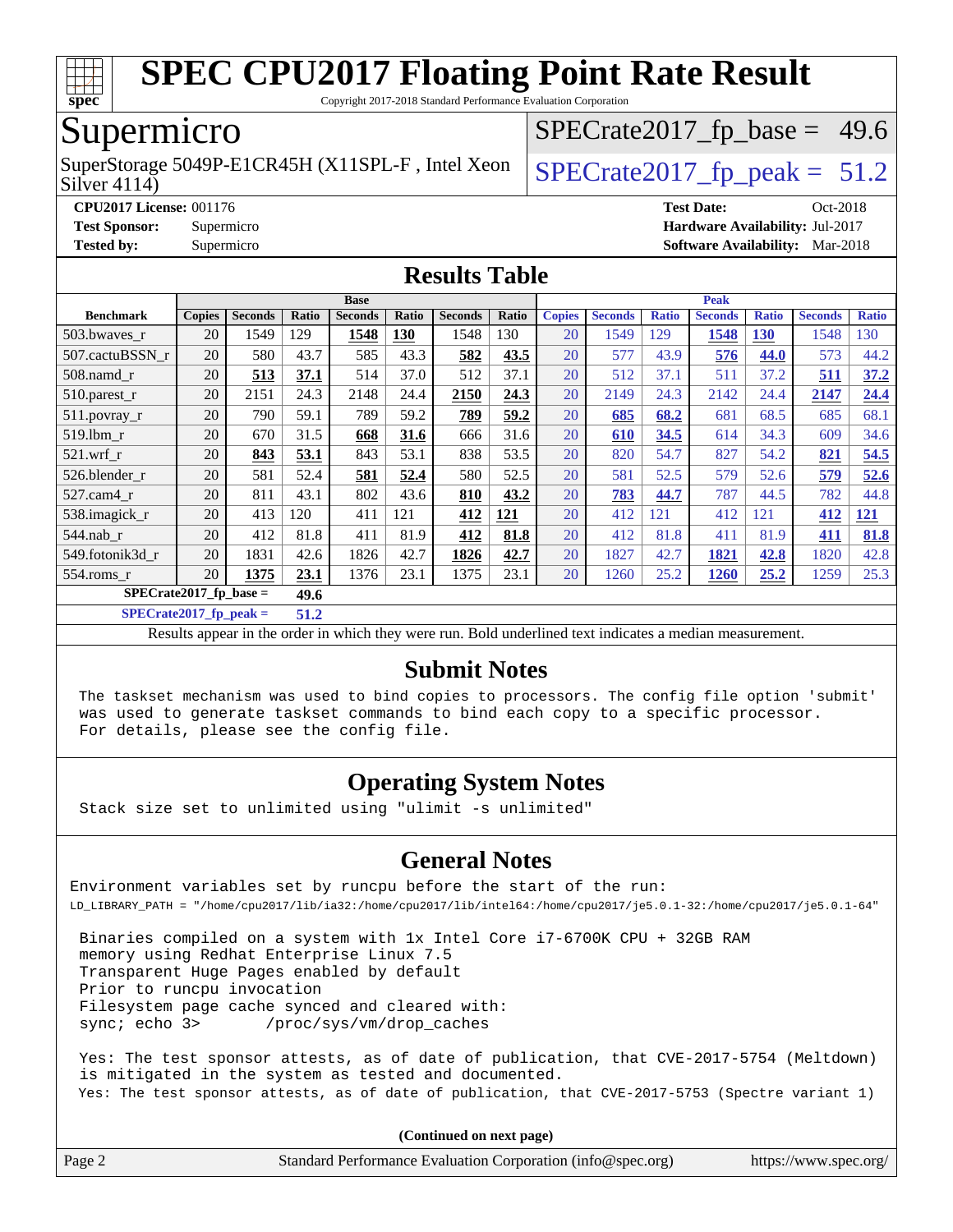

Copyright 2017-2018 Standard Performance Evaluation Corporation

### Supermicro

Silver 4114) SuperStorage 5049P-E1CR45H (X11SPL-F, Intel Xeon  $\big|$  [SPECrate2017\\_fp\\_peak =](http://www.spec.org/auto/cpu2017/Docs/result-fields.html#SPECrate2017fppeak) 51.2

 $SPECTate2017_fp\_base = 49.6$ 

**[CPU2017 License:](http://www.spec.org/auto/cpu2017/Docs/result-fields.html#CPU2017License)** 001176 **[Test Date:](http://www.spec.org/auto/cpu2017/Docs/result-fields.html#TestDate)** Oct-2018 **[Test Sponsor:](http://www.spec.org/auto/cpu2017/Docs/result-fields.html#TestSponsor)** Supermicro **[Hardware Availability:](http://www.spec.org/auto/cpu2017/Docs/result-fields.html#HardwareAvailability)** Jul-2017 **[Tested by:](http://www.spec.org/auto/cpu2017/Docs/result-fields.html#Testedby)** Supermicro **[Software Availability:](http://www.spec.org/auto/cpu2017/Docs/result-fields.html#SoftwareAvailability)** Mar-2018

#### **[General Notes \(Continued\)](http://www.spec.org/auto/cpu2017/Docs/result-fields.html#GeneralNotes)**

 is mitigated in the system as tested and documented. Yes: The test sponsor attests, as of date of publication, that CVE-2017-5715 (Spectre variant 2) is mitigated in the system as tested and documented.

#### **[Platform Notes](http://www.spec.org/auto/cpu2017/Docs/result-fields.html#PlatformNotes)**

Page 3 Standard Performance Evaluation Corporation [\(info@spec.org\)](mailto:info@spec.org) <https://www.spec.org/> BIOS Settings: LLC prefetch = Enable Power Technology = Custom Power Performance Tuning = BIOS Controls EPB ENERGY\_PERF\_BIAS\_CFG mode = Maximum Performance Hardware P-state = Out of Band Mode XPT Prefetch = Enable Stale AtoS = Enable LLC dead line alloc = Disable SDDC Plus One = Disable ADDDC Sparing = Disable Patrol Scrub = Disable Sysinfo program /home/cpu2017/bin/sysinfo Rev: r5974 of 2018-05-19 9bcde8f2999c33d61f64985e45859ea9 running on linux-52ma Tue Oct 9 02:42:40 2018 SUT (System Under Test) info as seen by some common utilities. For more information on this section, see <https://www.spec.org/cpu2017/Docs/config.html#sysinfo> From /proc/cpuinfo model name : Intel(R) Xeon(R) Silver 4114 CPU @ 2.20GHz 1 "physical id"s (chips) 20 "processors" cores, siblings (Caution: counting these is hw and system dependent. The following excerpts from /proc/cpuinfo might not be reliable. Use with caution.) cpu cores : 10 siblings : 20 physical 0: cores 0 1 2 3 4 8 9 10 11 12 From lscpu: Architecture: x86\_64 CPU op-mode(s): 32-bit, 64-bit Byte Order: Little Endian  $CPU(s):$  20 On-line CPU(s) list: 0-19 Thread(s) per core: 2 Core(s) per socket: 10 Socket(s): 1 NUMA node(s): 1 **(Continued on next page)**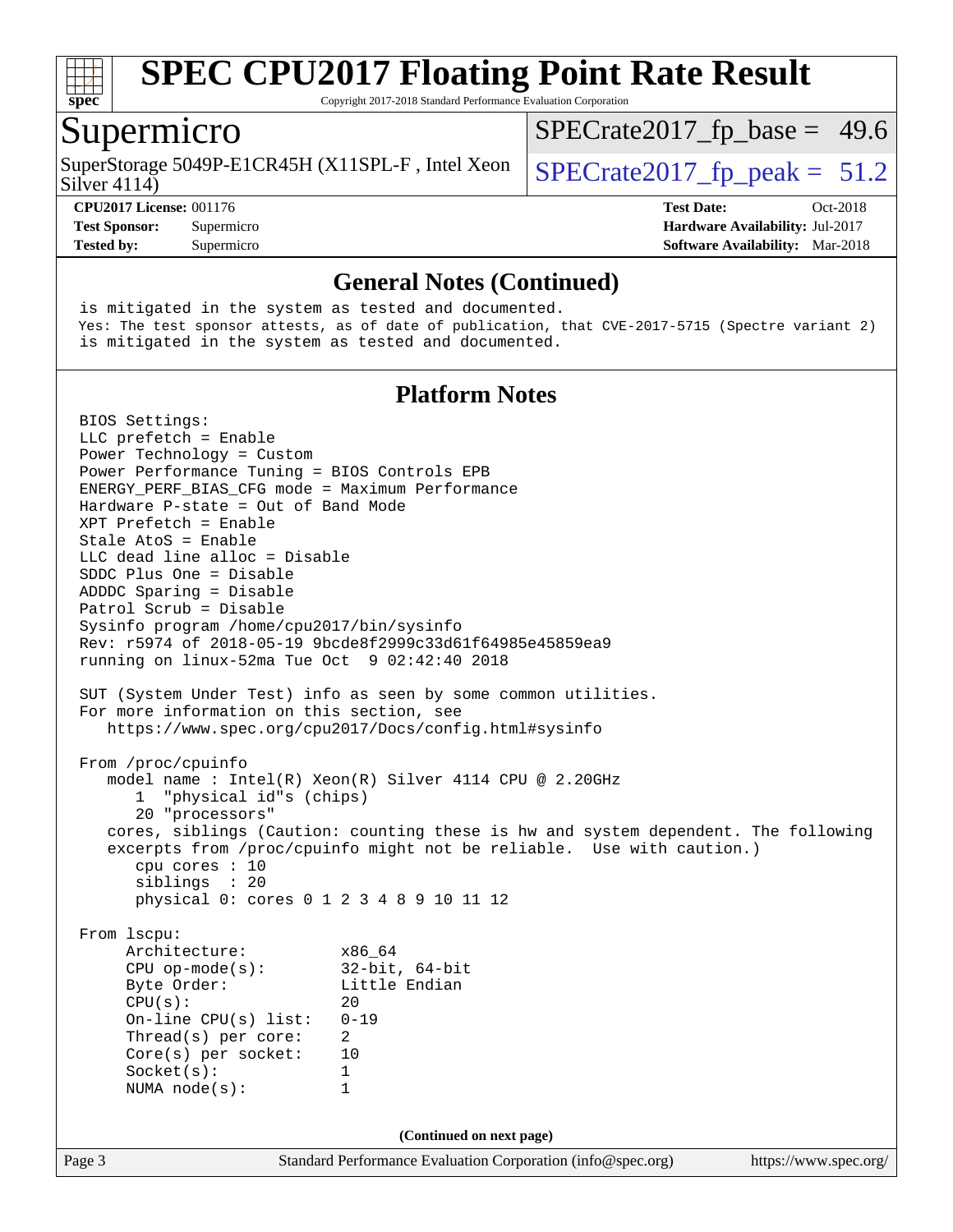

Copyright 2017-2018 Standard Performance Evaluation Corporation

## **Supermicro**

Silver  $4114$ ) SuperStorage 5049P-E1CR45H (X11SPL-F, Intel Xeon  $\Big|$  [SPECrate2017\\_fp\\_peak =](http://www.spec.org/auto/cpu2017/Docs/result-fields.html#SPECrate2017fppeak) 51.2

 $SPECrate2017_fp\_base = 49.6$ 

**[CPU2017 License:](http://www.spec.org/auto/cpu2017/Docs/result-fields.html#CPU2017License)** 001176 **[Test Date:](http://www.spec.org/auto/cpu2017/Docs/result-fields.html#TestDate)** Oct-2018 **[Test Sponsor:](http://www.spec.org/auto/cpu2017/Docs/result-fields.html#TestSponsor)** Supermicro **[Hardware Availability:](http://www.spec.org/auto/cpu2017/Docs/result-fields.html#HardwareAvailability)** Jul-2017 **[Tested by:](http://www.spec.org/auto/cpu2017/Docs/result-fields.html#Testedby)** Supermicro **[Software Availability:](http://www.spec.org/auto/cpu2017/Docs/result-fields.html#SoftwareAvailability)** Mar-2018

#### **[Platform Notes \(Continued\)](http://www.spec.org/auto/cpu2017/Docs/result-fields.html#PlatformNotes)**

| Vendor ID:<br>CPU family:                                                                                                           | GenuineIntel<br>б.                                                                                                                                                                                                                                                                                                                                                                                                                                                                                                                                                                                                                                                                                                                                                |
|-------------------------------------------------------------------------------------------------------------------------------------|-------------------------------------------------------------------------------------------------------------------------------------------------------------------------------------------------------------------------------------------------------------------------------------------------------------------------------------------------------------------------------------------------------------------------------------------------------------------------------------------------------------------------------------------------------------------------------------------------------------------------------------------------------------------------------------------------------------------------------------------------------------------|
| Model:                                                                                                                              | 85                                                                                                                                                                                                                                                                                                                                                                                                                                                                                                                                                                                                                                                                                                                                                                |
| Model name:                                                                                                                         | $Intel(R) Xeon(R) Silver 4114 CPU @ 2.20GHz$                                                                                                                                                                                                                                                                                                                                                                                                                                                                                                                                                                                                                                                                                                                      |
| Stepping:                                                                                                                           | 4                                                                                                                                                                                                                                                                                                                                                                                                                                                                                                                                                                                                                                                                                                                                                                 |
| CPU MHz:                                                                                                                            | 2200.010                                                                                                                                                                                                                                                                                                                                                                                                                                                                                                                                                                                                                                                                                                                                                          |
| BogoMIPS:                                                                                                                           | 4400.02                                                                                                                                                                                                                                                                                                                                                                                                                                                                                                                                                                                                                                                                                                                                                           |
| Virtualization:                                                                                                                     | $VT - x$                                                                                                                                                                                                                                                                                                                                                                                                                                                                                                                                                                                                                                                                                                                                                          |
| L1d cache:                                                                                                                          | 32K                                                                                                                                                                                                                                                                                                                                                                                                                                                                                                                                                                                                                                                                                                                                                               |
| Lli cache:                                                                                                                          | 32K                                                                                                                                                                                                                                                                                                                                                                                                                                                                                                                                                                                                                                                                                                                                                               |
| $L2$ cache:                                                                                                                         | 1024K                                                                                                                                                                                                                                                                                                                                                                                                                                                                                                                                                                                                                                                                                                                                                             |
| $L3$ cache:                                                                                                                         | 14080K                                                                                                                                                                                                                                                                                                                                                                                                                                                                                                                                                                                                                                                                                                                                                            |
| NUMA node0 CPU(s):                                                                                                                  | $0 - 19$                                                                                                                                                                                                                                                                                                                                                                                                                                                                                                                                                                                                                                                                                                                                                          |
| Flagg:                                                                                                                              | fpu vme de pse tsc msr pae mce cx8 apic sep mtrr pge mca cmov                                                                                                                                                                                                                                                                                                                                                                                                                                                                                                                                                                                                                                                                                                     |
|                                                                                                                                     | pat pse36 clflush dts acpi mmx fxsr sse sse2 ss ht tm pbe syscall nx pdpelgb rdtscp<br>lm constant_tsc art arch_perfmon pebs bts rep_good nopl xtopology nonstop_tsc<br>aperfmperf eagerfpu pni pclmulqdq dtes64 monitor ds_cpl vmx smx est tm2 ssse3 sdbg<br>fma cx16 xtpr pdcm pcid dca sse4_1 sse4_2 x2apic movbe popcnt tsc_deadline_timer aes<br>xsave avx f16c rdrand lahf_lm abm 3dnowprefetch ida arat epb invpcid_single pln pts<br>dtherm hwp_epp intel_pt rsb_ctxsw spec_ctrl retpoline kaiser tpr_shadow vnmi<br>flexpriority ept vpid fsgsbase tsc_adjust bmil hle avx2 smep bmi2 erms invpcid rtm<br>cqm mpx avx512f avx512dq rdseed adx smap clflushopt clwb avx512cd avx512bw avx512vl<br>xsaveopt xsavec xgetbvl cqm_llc cqm_occup_llc pku ospke |
| /proc/cpuinfo cache data<br>cache size : 14080 KB                                                                                   |                                                                                                                                                                                                                                                                                                                                                                                                                                                                                                                                                                                                                                                                                                                                                                   |
| physical chip.<br>available: 1 nodes (0)<br>node 0 size: 192078 MB<br>node 0 free: 177766 MB<br>node distances:<br>node 0<br>0: 10  | From numactl --hardware WARNING: a numactl 'node' might or might not correspond to a<br>node 0 cpus: 0 1 2 3 4 5 6 7 8 9 10 11 12 13 14 15 16 17 18 19                                                                                                                                                                                                                                                                                                                                                                                                                                                                                                                                                                                                            |
| From /proc/meminfo<br>MemTotal:<br>196687880 kB<br>HugePages_Total:<br>0<br>Hugepagesize:<br>2048 kB                                |                                                                                                                                                                                                                                                                                                                                                                                                                                                                                                                                                                                                                                                                                                                                                                   |
| From /etc/*release* /etc/*version*<br>SuSE-release:<br>SUSE Linux Enterprise Server 12 (x86_64)<br>$VERSION = 12$<br>PATCHLEVEL = 3 |                                                                                                                                                                                                                                                                                                                                                                                                                                                                                                                                                                                                                                                                                                                                                                   |
|                                                                                                                                     | (Continued on next page)                                                                                                                                                                                                                                                                                                                                                                                                                                                                                                                                                                                                                                                                                                                                          |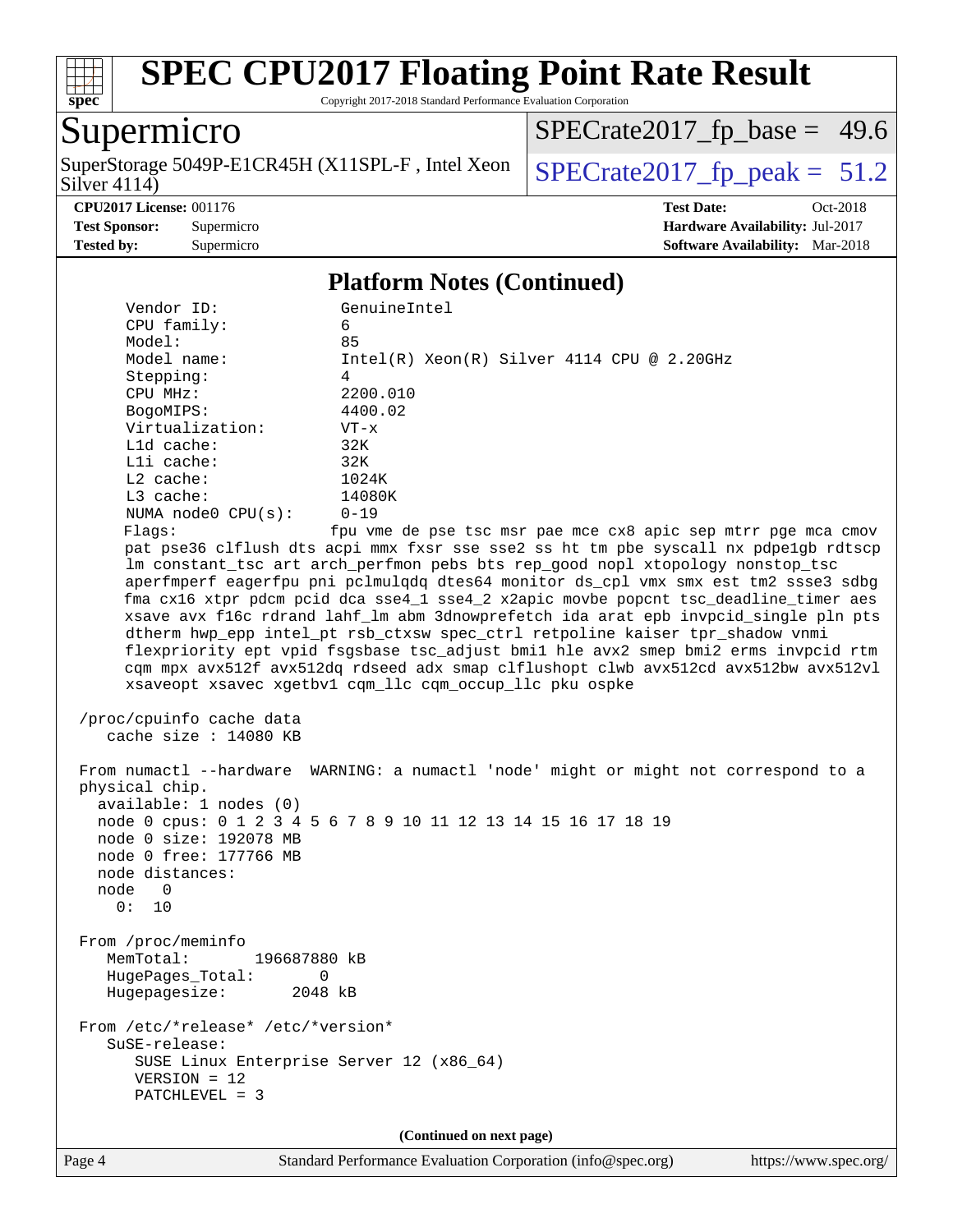

Copyright 2017-2018 Standard Performance Evaluation Corporation

### Supermicro

Silver 4114) SuperStorage 5049P-E1CR45H (X11SPL-F, Intel Xeon  $\big|$  [SPECrate2017\\_fp\\_peak =](http://www.spec.org/auto/cpu2017/Docs/result-fields.html#SPECrate2017fppeak) 51.2

 $SPECTate2017_fp\_base = 49.6$ 

**[CPU2017 License:](http://www.spec.org/auto/cpu2017/Docs/result-fields.html#CPU2017License)** 001176 **[Test Date:](http://www.spec.org/auto/cpu2017/Docs/result-fields.html#TestDate)** Oct-2018 **[Test Sponsor:](http://www.spec.org/auto/cpu2017/Docs/result-fields.html#TestSponsor)** Supermicro **[Hardware Availability:](http://www.spec.org/auto/cpu2017/Docs/result-fields.html#HardwareAvailability)** Jul-2017 **[Tested by:](http://www.spec.org/auto/cpu2017/Docs/result-fields.html#Testedby)** Supermicro **[Software Availability:](http://www.spec.org/auto/cpu2017/Docs/result-fields.html#SoftwareAvailability)** Mar-2018

#### **[Platform Notes \(Continued\)](http://www.spec.org/auto/cpu2017/Docs/result-fields.html#PlatformNotes)**

 # This file is deprecated and will be removed in a future service pack or release. # Please check /etc/os-release for details about this release. os-release: NAME="SLES" VERSION="12-SP3" VERSION\_ID="12.3" PRETTY\_NAME="SUSE Linux Enterprise Server 12 SP3" ID="sles" ANSI\_COLOR="0;32" CPE\_NAME="cpe:/o:suse:sles:12:sp3" uname -a: Linux linux-52ma 4.4.114-94.11-default #1 SMP Thu Feb 1 19:28:26 UTC 2018 (4309ff9) x86\_64 x86\_64 x86\_64 GNU/Linux Kernel self-reported vulnerability status: CVE-2017-5754 (Meltdown): Mitigation: PTI CVE-2017-5753 (Spectre variant 1): Mitigation: Barriers CVE-2017-5715 (Spectre variant 2): Mitigation: IBRS+IBPB run-level 3 Oct 8 15:25 SPEC is set to: /home/cpu2017 Filesystem Type Size Used Avail Use% Mounted on /dev/sda4 xfs 145G 47G 98G 33% /home Additional information from dmidecode follows. WARNING: Use caution when you interpret this section. The 'dmidecode' program reads system data which is "intended to allow hardware to be accurately determined", but the intent may not be met, as there are frequent changes to hardware, firmware, and the "DMTF SMBIOS" standard. BIOS American Megatrends Inc. 2.1 06/15/2018 Memory: 2x NO DIMM NO DIMM 6x Samsung M393A4K40BB2-CTD 32 GB 2 rank 2666, configured at 2400 (End of data from sysinfo program) **[Compiler Version Notes](http://www.spec.org/auto/cpu2017/Docs/result-fields.html#CompilerVersionNotes)** ============================================================================== CC 519.lbm\_r(base) 538.imagick\_r(base, peak) 544.nab\_r(base, peak) ----------------------------------------------------------------------------- icc (ICC) 18.0.2 20180210 Copyright (C) 1985-2018 Intel Corporation. All rights reserved.

------------------------------------------------------------------------------

**(Continued on next page)**

Page 5 Standard Performance Evaluation Corporation [\(info@spec.org\)](mailto:info@spec.org) <https://www.spec.org/>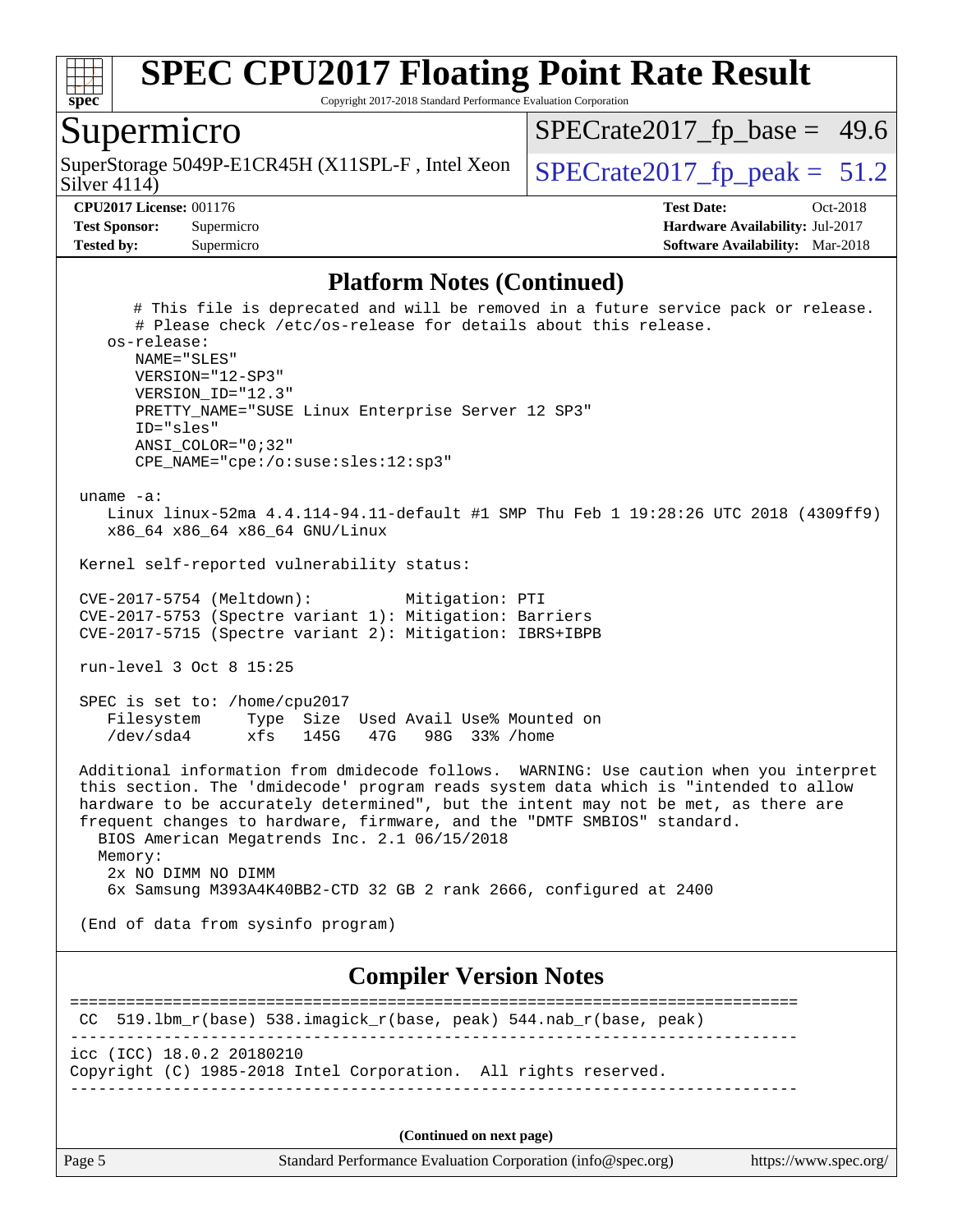

Copyright 2017-2018 Standard Performance Evaluation Corporation

## Supermicro

Silver 4114) SuperStorage 5049P-E1CR45H (X11SPL-F, Intel Xeon  $\Big|$  [SPECrate2017\\_fp\\_peak =](http://www.spec.org/auto/cpu2017/Docs/result-fields.html#SPECrate2017fppeak) 51.2

 $SPECrate2017_fp\_base = 49.6$ 

**[CPU2017 License:](http://www.spec.org/auto/cpu2017/Docs/result-fields.html#CPU2017License)** 001176 **[Test Date:](http://www.spec.org/auto/cpu2017/Docs/result-fields.html#TestDate)** Oct-2018 **[Test Sponsor:](http://www.spec.org/auto/cpu2017/Docs/result-fields.html#TestSponsor)** Supermicro **[Hardware Availability:](http://www.spec.org/auto/cpu2017/Docs/result-fields.html#HardwareAvailability)** Jul-2017 **[Tested by:](http://www.spec.org/auto/cpu2017/Docs/result-fields.html#Testedby)** Supermicro **[Software Availability:](http://www.spec.org/auto/cpu2017/Docs/result-fields.html#SoftwareAvailability)** Mar-2018

### **[Compiler Version Notes \(Continued\)](http://www.spec.org/auto/cpu2017/Docs/result-fields.html#CompilerVersionNotes)**

| $519.1$ bm $r$ (peak)<br>CC.                                                                                                                                                                  |  |  |  |  |  |  |  |  |
|-----------------------------------------------------------------------------------------------------------------------------------------------------------------------------------------------|--|--|--|--|--|--|--|--|
| icc (ICC) 18.0.2 20180210<br>Copyright (C) 1985-2018 Intel Corporation. All rights reserved.                                                                                                  |  |  |  |  |  |  |  |  |
| CXXC 508.namd_r(base) 510.parest_r(base, peak)                                                                                                                                                |  |  |  |  |  |  |  |  |
| icpc (ICC) 18.0.2 20180210<br>Copyright (C) 1985-2018 Intel Corporation. All rights reserved.                                                                                                 |  |  |  |  |  |  |  |  |
| $CXXC 508.namd_r (peak)$                                                                                                                                                                      |  |  |  |  |  |  |  |  |
| icpc (ICC) 18.0.2 20180210<br>Copyright (C) 1985-2018 Intel Corporation. All rights reserved.                                                                                                 |  |  |  |  |  |  |  |  |
| CC 511.povray_r(base) 526.blender_r(base, peak)                                                                                                                                               |  |  |  |  |  |  |  |  |
| icpc (ICC) 18.0.2 20180210<br>Copyright (C) 1985-2018 Intel Corporation. All rights reserved.<br>icc (ICC) 18.0.2 20180210<br>Copyright (C) 1985-2018 Intel Corporation. All rights reserved. |  |  |  |  |  |  |  |  |
| 511.povray_r(peak)<br>CC                                                                                                                                                                      |  |  |  |  |  |  |  |  |
| icpc (ICC) 18.0.2 20180210<br>Copyright (C) 1985-2018 Intel Corporation. All rights reserved.<br>icc (ICC) 18.0.2 20180210<br>Copyright (C) 1985-2018 Intel Corporation. All rights reserved. |  |  |  |  |  |  |  |  |
| FC 507.cactuBSSN_r(base, peak)                                                                                                                                                                |  |  |  |  |  |  |  |  |
| icpc (ICC) 18.0.2 20180210<br>Copyright (C) 1985-2018 Intel Corporation. All rights reserved.<br>icc (ICC) 18.0.2 20180210<br>Copyright (C) 1985-2018 Intel Corporation. All rights reserved. |  |  |  |  |  |  |  |  |
| (Continued on next page)                                                                                                                                                                      |  |  |  |  |  |  |  |  |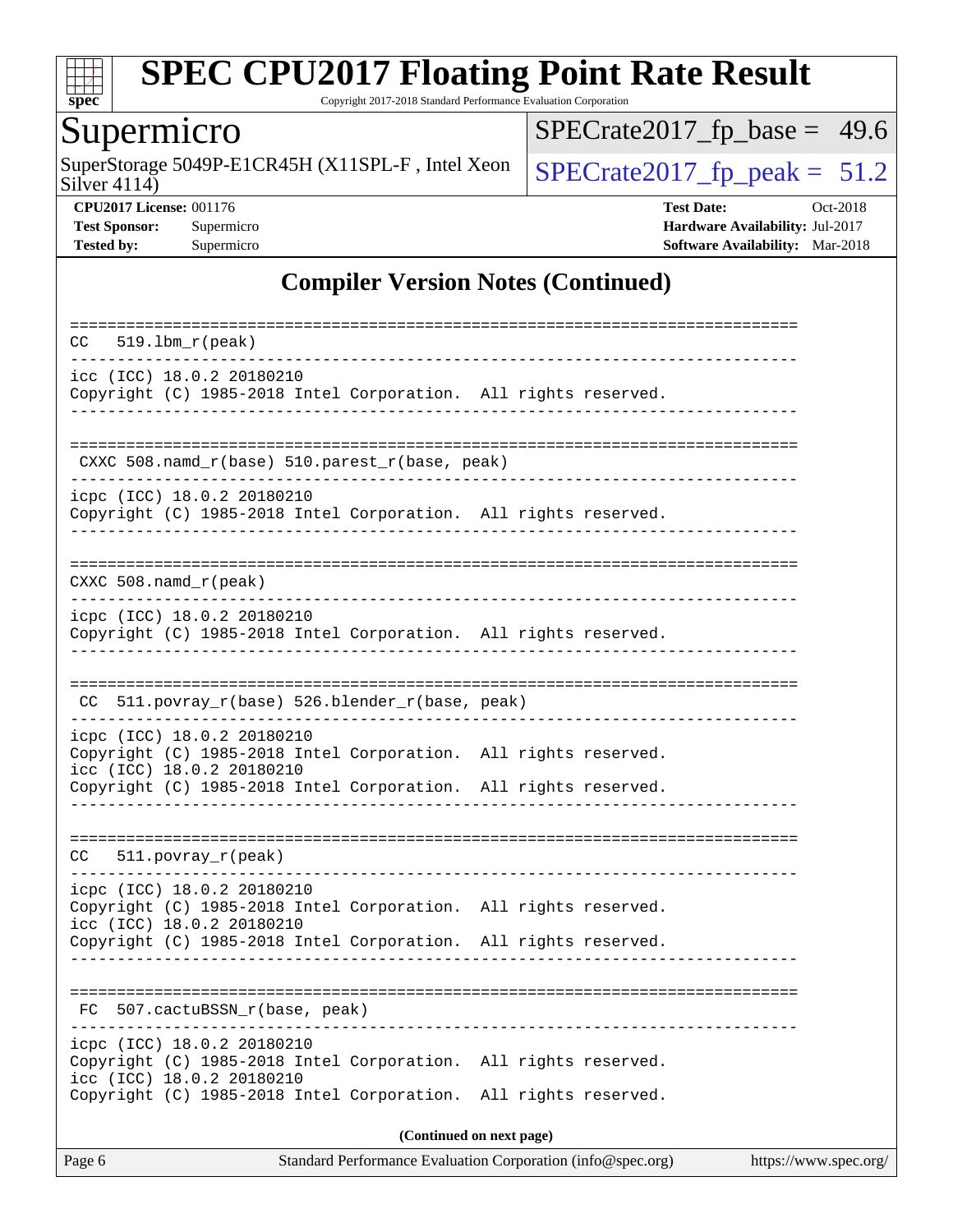

Copyright 2017-2018 Standard Performance Evaluation Corporation

### Supermicro

Silver 4114) SuperStorage 5049P-E1CR45H (X11SPL-F, Intel Xeon  $\Big|$  [SPECrate2017\\_fp\\_peak =](http://www.spec.org/auto/cpu2017/Docs/result-fields.html#SPECrate2017fppeak) 51.2

 $SPECrate2017_fp\_base = 49.6$ 

**[CPU2017 License:](http://www.spec.org/auto/cpu2017/Docs/result-fields.html#CPU2017License)** 001176 **[Test Date:](http://www.spec.org/auto/cpu2017/Docs/result-fields.html#TestDate)** Oct-2018 **[Test Sponsor:](http://www.spec.org/auto/cpu2017/Docs/result-fields.html#TestSponsor)** Supermicro **[Hardware Availability:](http://www.spec.org/auto/cpu2017/Docs/result-fields.html#HardwareAvailability)** Jul-2017 **[Tested by:](http://www.spec.org/auto/cpu2017/Docs/result-fields.html#Testedby)** Supermicro **[Software Availability:](http://www.spec.org/auto/cpu2017/Docs/result-fields.html#SoftwareAvailability)** Mar-2018

#### **[Compiler Version Notes \(Continued\)](http://www.spec.org/auto/cpu2017/Docs/result-fields.html#CompilerVersionNotes)**

| ifort (IFORT) 18.0.2 20180210<br>Copyright (C) 1985-2018 Intel Corporation. All rights reserved.                                                                                                                                                        |  |
|---------------------------------------------------------------------------------------------------------------------------------------------------------------------------------------------------------------------------------------------------------|--|
| FC 503.bwaves_r(base, peak) 549.fotonik3d_r(base, peak) 554.roms_r(base)                                                                                                                                                                                |  |
| ifort (IFORT) 18.0.2 20180210<br>Copyright (C) 1985-2018 Intel Corporation. All rights reserved.                                                                                                                                                        |  |
| $FC$ 554. roms $r$ (peak)                                                                                                                                                                                                                               |  |
| ifort (IFORT) 18.0.2 20180210<br>Copyright (C) 1985-2018 Intel Corporation. All rights reserved.                                                                                                                                                        |  |
| $CC$ 521.wrf_r(base) 527.cam4_r(base)                                                                                                                                                                                                                   |  |
| ifort (IFORT) 18.0.2 20180210<br>Copyright (C) 1985-2018 Intel Corporation. All rights reserved.<br>icc (ICC) 18.0.2 20180210                                                                                                                           |  |
| Copyright (C) 1985-2018 Intel Corporation. All rights reserved.                                                                                                                                                                                         |  |
| $CC = 521.wrf_r(peak) 527.cam4_r(peak)$                                                                                                                                                                                                                 |  |
| -------<br>ifort (IFORT) 18.0.2 20180210<br>Copyright (C) 1985-2018 Intel Corporation. All rights reserved.<br>icc (ICC) 18.0.2 20180210<br>Copyright (C) 1985-2018 Intel Corporation. All rights reserved.<br>. <u>_ _ _ _ _ _ _ _ _ _ _ _ _ _ _</u> _ |  |

## **[Base Compiler Invocation](http://www.spec.org/auto/cpu2017/Docs/result-fields.html#BaseCompilerInvocation)**

[C benchmarks](http://www.spec.org/auto/cpu2017/Docs/result-fields.html#Cbenchmarks): [icc -m64 -std=c11](http://www.spec.org/cpu2017/results/res2018q4/cpu2017-20181015-09226.flags.html#user_CCbase_intel_icc_64bit_c11_33ee0cdaae7deeeab2a9725423ba97205ce30f63b9926c2519791662299b76a0318f32ddfffdc46587804de3178b4f9328c46fa7c2b0cd779d7a61945c91cd35)

[C++ benchmarks:](http://www.spec.org/auto/cpu2017/Docs/result-fields.html#CXXbenchmarks) [icpc -m64](http://www.spec.org/cpu2017/results/res2018q4/cpu2017-20181015-09226.flags.html#user_CXXbase_intel_icpc_64bit_4ecb2543ae3f1412ef961e0650ca070fec7b7afdcd6ed48761b84423119d1bf6bdf5cad15b44d48e7256388bc77273b966e5eb805aefd121eb22e9299b2ec9d9)

[Fortran benchmarks](http://www.spec.org/auto/cpu2017/Docs/result-fields.html#Fortranbenchmarks): [ifort -m64](http://www.spec.org/cpu2017/results/res2018q4/cpu2017-20181015-09226.flags.html#user_FCbase_intel_ifort_64bit_24f2bb282fbaeffd6157abe4f878425411749daecae9a33200eee2bee2fe76f3b89351d69a8130dd5949958ce389cf37ff59a95e7a40d588e8d3a57e0c3fd751)

**(Continued on next page)**

Page 7 Standard Performance Evaluation Corporation [\(info@spec.org\)](mailto:info@spec.org) <https://www.spec.org/>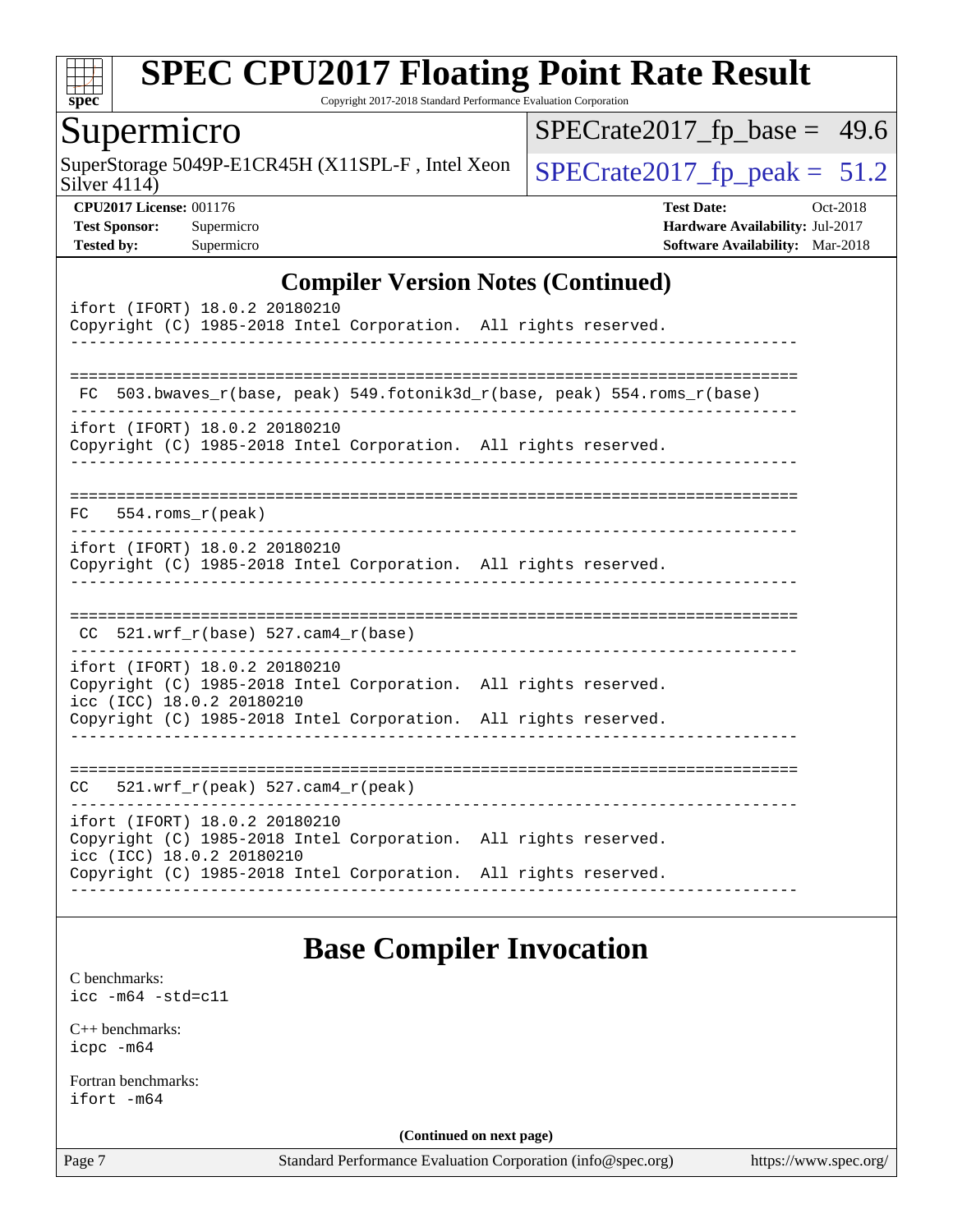

Copyright 2017-2018 Standard Performance Evaluation Corporation

### Supermicro

Silver 4114) SuperStorage 5049P-E1CR45H (X11SPL-F, Intel Xeon  $\big|$  [SPECrate2017\\_fp\\_peak =](http://www.spec.org/auto/cpu2017/Docs/result-fields.html#SPECrate2017fppeak) 51.2

 $SPECrate2017_fp\_base = 49.6$ 

**[CPU2017 License:](http://www.spec.org/auto/cpu2017/Docs/result-fields.html#CPU2017License)** 001176 **[Test Date:](http://www.spec.org/auto/cpu2017/Docs/result-fields.html#TestDate)** Oct-2018 **[Test Sponsor:](http://www.spec.org/auto/cpu2017/Docs/result-fields.html#TestSponsor)** Supermicro **[Hardware Availability:](http://www.spec.org/auto/cpu2017/Docs/result-fields.html#HardwareAvailability)** Jul-2017 **[Tested by:](http://www.spec.org/auto/cpu2017/Docs/result-fields.html#Testedby)** Supermicro **[Software Availability:](http://www.spec.org/auto/cpu2017/Docs/result-fields.html#SoftwareAvailability)** Mar-2018

## **[Base Compiler Invocation \(Continued\)](http://www.spec.org/auto/cpu2017/Docs/result-fields.html#BaseCompilerInvocation)**

[Benchmarks using both Fortran and C](http://www.spec.org/auto/cpu2017/Docs/result-fields.html#BenchmarksusingbothFortranandC): [ifort -m64](http://www.spec.org/cpu2017/results/res2018q4/cpu2017-20181015-09226.flags.html#user_CC_FCbase_intel_ifort_64bit_24f2bb282fbaeffd6157abe4f878425411749daecae9a33200eee2bee2fe76f3b89351d69a8130dd5949958ce389cf37ff59a95e7a40d588e8d3a57e0c3fd751) [icc -m64 -std=c11](http://www.spec.org/cpu2017/results/res2018q4/cpu2017-20181015-09226.flags.html#user_CC_FCbase_intel_icc_64bit_c11_33ee0cdaae7deeeab2a9725423ba97205ce30f63b9926c2519791662299b76a0318f32ddfffdc46587804de3178b4f9328c46fa7c2b0cd779d7a61945c91cd35)

[Benchmarks using both C and C++](http://www.spec.org/auto/cpu2017/Docs/result-fields.html#BenchmarksusingbothCandCXX): [icpc -m64](http://www.spec.org/cpu2017/results/res2018q4/cpu2017-20181015-09226.flags.html#user_CC_CXXbase_intel_icpc_64bit_4ecb2543ae3f1412ef961e0650ca070fec7b7afdcd6ed48761b84423119d1bf6bdf5cad15b44d48e7256388bc77273b966e5eb805aefd121eb22e9299b2ec9d9) [icc -m64 -std=c11](http://www.spec.org/cpu2017/results/res2018q4/cpu2017-20181015-09226.flags.html#user_CC_CXXbase_intel_icc_64bit_c11_33ee0cdaae7deeeab2a9725423ba97205ce30f63b9926c2519791662299b76a0318f32ddfffdc46587804de3178b4f9328c46fa7c2b0cd779d7a61945c91cd35)

[Benchmarks using Fortran, C, and C++:](http://www.spec.org/auto/cpu2017/Docs/result-fields.html#BenchmarksusingFortranCandCXX) [icpc -m64](http://www.spec.org/cpu2017/results/res2018q4/cpu2017-20181015-09226.flags.html#user_CC_CXX_FCbase_intel_icpc_64bit_4ecb2543ae3f1412ef961e0650ca070fec7b7afdcd6ed48761b84423119d1bf6bdf5cad15b44d48e7256388bc77273b966e5eb805aefd121eb22e9299b2ec9d9) [icc -m64 -std=c11](http://www.spec.org/cpu2017/results/res2018q4/cpu2017-20181015-09226.flags.html#user_CC_CXX_FCbase_intel_icc_64bit_c11_33ee0cdaae7deeeab2a9725423ba97205ce30f63b9926c2519791662299b76a0318f32ddfffdc46587804de3178b4f9328c46fa7c2b0cd779d7a61945c91cd35) [ifort -m64](http://www.spec.org/cpu2017/results/res2018q4/cpu2017-20181015-09226.flags.html#user_CC_CXX_FCbase_intel_ifort_64bit_24f2bb282fbaeffd6157abe4f878425411749daecae9a33200eee2bee2fe76f3b89351d69a8130dd5949958ce389cf37ff59a95e7a40d588e8d3a57e0c3fd751)

### **[Base Portability Flags](http://www.spec.org/auto/cpu2017/Docs/result-fields.html#BasePortabilityFlags)**

 503.bwaves\_r: [-DSPEC\\_LP64](http://www.spec.org/cpu2017/results/res2018q4/cpu2017-20181015-09226.flags.html#suite_basePORTABILITY503_bwaves_r_DSPEC_LP64) 507.cactuBSSN\_r: [-DSPEC\\_LP64](http://www.spec.org/cpu2017/results/res2018q4/cpu2017-20181015-09226.flags.html#suite_basePORTABILITY507_cactuBSSN_r_DSPEC_LP64) 508.namd\_r: [-DSPEC\\_LP64](http://www.spec.org/cpu2017/results/res2018q4/cpu2017-20181015-09226.flags.html#suite_basePORTABILITY508_namd_r_DSPEC_LP64) 510.parest\_r: [-DSPEC\\_LP64](http://www.spec.org/cpu2017/results/res2018q4/cpu2017-20181015-09226.flags.html#suite_basePORTABILITY510_parest_r_DSPEC_LP64) 511.povray\_r: [-DSPEC\\_LP64](http://www.spec.org/cpu2017/results/res2018q4/cpu2017-20181015-09226.flags.html#suite_basePORTABILITY511_povray_r_DSPEC_LP64) 519.lbm\_r: [-DSPEC\\_LP64](http://www.spec.org/cpu2017/results/res2018q4/cpu2017-20181015-09226.flags.html#suite_basePORTABILITY519_lbm_r_DSPEC_LP64) 521.wrf\_r: [-DSPEC\\_LP64](http://www.spec.org/cpu2017/results/res2018q4/cpu2017-20181015-09226.flags.html#suite_basePORTABILITY521_wrf_r_DSPEC_LP64) [-DSPEC\\_CASE\\_FLAG](http://www.spec.org/cpu2017/results/res2018q4/cpu2017-20181015-09226.flags.html#b521.wrf_r_baseCPORTABILITY_DSPEC_CASE_FLAG) [-convert big\\_endian](http://www.spec.org/cpu2017/results/res2018q4/cpu2017-20181015-09226.flags.html#user_baseFPORTABILITY521_wrf_r_convert_big_endian_c3194028bc08c63ac5d04de18c48ce6d347e4e562e8892b8bdbdc0214820426deb8554edfa529a3fb25a586e65a3d812c835984020483e7e73212c4d31a38223) 526.blender\_r: [-DSPEC\\_LP64](http://www.spec.org/cpu2017/results/res2018q4/cpu2017-20181015-09226.flags.html#suite_basePORTABILITY526_blender_r_DSPEC_LP64) [-DSPEC\\_LINUX](http://www.spec.org/cpu2017/results/res2018q4/cpu2017-20181015-09226.flags.html#b526.blender_r_baseCPORTABILITY_DSPEC_LINUX) [-funsigned-char](http://www.spec.org/cpu2017/results/res2018q4/cpu2017-20181015-09226.flags.html#user_baseCPORTABILITY526_blender_r_force_uchar_40c60f00ab013830e2dd6774aeded3ff59883ba5a1fc5fc14077f794d777847726e2a5858cbc7672e36e1b067e7e5c1d9a74f7176df07886a243d7cc18edfe67) 527.cam4\_r: [-DSPEC\\_LP64](http://www.spec.org/cpu2017/results/res2018q4/cpu2017-20181015-09226.flags.html#suite_basePORTABILITY527_cam4_r_DSPEC_LP64) [-DSPEC\\_CASE\\_FLAG](http://www.spec.org/cpu2017/results/res2018q4/cpu2017-20181015-09226.flags.html#b527.cam4_r_baseCPORTABILITY_DSPEC_CASE_FLAG) 538.imagick\_r: [-DSPEC\\_LP64](http://www.spec.org/cpu2017/results/res2018q4/cpu2017-20181015-09226.flags.html#suite_basePORTABILITY538_imagick_r_DSPEC_LP64) 544.nab\_r: [-DSPEC\\_LP64](http://www.spec.org/cpu2017/results/res2018q4/cpu2017-20181015-09226.flags.html#suite_basePORTABILITY544_nab_r_DSPEC_LP64) 549.fotonik3d\_r: [-DSPEC\\_LP64](http://www.spec.org/cpu2017/results/res2018q4/cpu2017-20181015-09226.flags.html#suite_basePORTABILITY549_fotonik3d_r_DSPEC_LP64) 554.roms\_r: [-DSPEC\\_LP64](http://www.spec.org/cpu2017/results/res2018q4/cpu2017-20181015-09226.flags.html#suite_basePORTABILITY554_roms_r_DSPEC_LP64)

## **[Base Optimization Flags](http://www.spec.org/auto/cpu2017/Docs/result-fields.html#BaseOptimizationFlags)**

[C benchmarks](http://www.spec.org/auto/cpu2017/Docs/result-fields.html#Cbenchmarks):

[-xCORE-AVX2](http://www.spec.org/cpu2017/results/res2018q4/cpu2017-20181015-09226.flags.html#user_CCbase_f-xCORE-AVX2) [-ipo](http://www.spec.org/cpu2017/results/res2018q4/cpu2017-20181015-09226.flags.html#user_CCbase_f-ipo) [-O3](http://www.spec.org/cpu2017/results/res2018q4/cpu2017-20181015-09226.flags.html#user_CCbase_f-O3) [-no-prec-div](http://www.spec.org/cpu2017/results/res2018q4/cpu2017-20181015-09226.flags.html#user_CCbase_f-no-prec-div) [-qopt-prefetch](http://www.spec.org/cpu2017/results/res2018q4/cpu2017-20181015-09226.flags.html#user_CCbase_f-qopt-prefetch) [-ffinite-math-only](http://www.spec.org/cpu2017/results/res2018q4/cpu2017-20181015-09226.flags.html#user_CCbase_f_finite_math_only_cb91587bd2077682c4b38af759c288ed7c732db004271a9512da14a4f8007909a5f1427ecbf1a0fb78ff2a814402c6114ac565ca162485bbcae155b5e4258871) [-qopt-mem-layout-trans=3](http://www.spec.org/cpu2017/results/res2018q4/cpu2017-20181015-09226.flags.html#user_CCbase_f-qopt-mem-layout-trans_de80db37974c74b1f0e20d883f0b675c88c3b01e9d123adea9b28688d64333345fb62bc4a798493513fdb68f60282f9a726aa07f478b2f7113531aecce732043) [C++ benchmarks:](http://www.spec.org/auto/cpu2017/Docs/result-fields.html#CXXbenchmarks) [-xCORE-AVX2](http://www.spec.org/cpu2017/results/res2018q4/cpu2017-20181015-09226.flags.html#user_CXXbase_f-xCORE-AVX2) [-ipo](http://www.spec.org/cpu2017/results/res2018q4/cpu2017-20181015-09226.flags.html#user_CXXbase_f-ipo) [-O3](http://www.spec.org/cpu2017/results/res2018q4/cpu2017-20181015-09226.flags.html#user_CXXbase_f-O3) [-no-prec-div](http://www.spec.org/cpu2017/results/res2018q4/cpu2017-20181015-09226.flags.html#user_CXXbase_f-no-prec-div) [-qopt-prefetch](http://www.spec.org/cpu2017/results/res2018q4/cpu2017-20181015-09226.flags.html#user_CXXbase_f-qopt-prefetch) [-ffinite-math-only](http://www.spec.org/cpu2017/results/res2018q4/cpu2017-20181015-09226.flags.html#user_CXXbase_f_finite_math_only_cb91587bd2077682c4b38af759c288ed7c732db004271a9512da14a4f8007909a5f1427ecbf1a0fb78ff2a814402c6114ac565ca162485bbcae155b5e4258871) [-qopt-mem-layout-trans=3](http://www.spec.org/cpu2017/results/res2018q4/cpu2017-20181015-09226.flags.html#user_CXXbase_f-qopt-mem-layout-trans_de80db37974c74b1f0e20d883f0b675c88c3b01e9d123adea9b28688d64333345fb62bc4a798493513fdb68f60282f9a726aa07f478b2f7113531aecce732043) [Fortran benchmarks](http://www.spec.org/auto/cpu2017/Docs/result-fields.html#Fortranbenchmarks):

```
-xCORE-AVX2 -ipo -O3 -no-prec-div -qopt-prefetch -ffinite-math-only
-qopt-mem-layout-trans=3 -auto -nostandard-realloc-lhs
```
**(Continued on next page)**

Page 8 Standard Performance Evaluation Corporation [\(info@spec.org\)](mailto:info@spec.org) <https://www.spec.org/>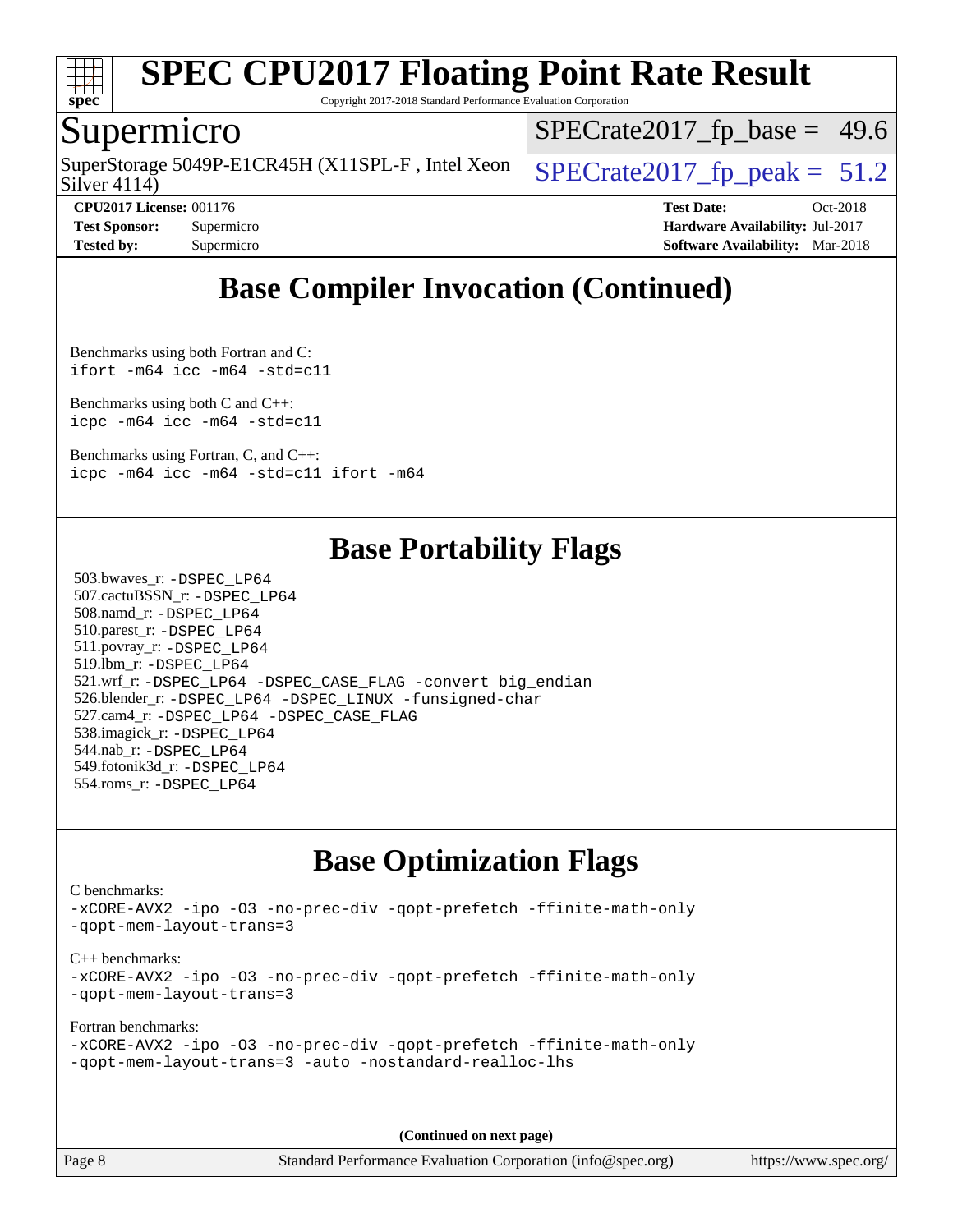

Copyright 2017-2018 Standard Performance Evaluation Corporation

### Supermicro

Silver 4114) SuperStorage 5049P-E1CR45H (X11SPL-F, Intel Xeon  $\big|$  [SPECrate2017\\_fp\\_peak =](http://www.spec.org/auto/cpu2017/Docs/result-fields.html#SPECrate2017fppeak) 51.2

 $SPECrate2017_fp\_base = 49.6$ 

**[Tested by:](http://www.spec.org/auto/cpu2017/Docs/result-fields.html#Testedby)** Supermicro **[Software Availability:](http://www.spec.org/auto/cpu2017/Docs/result-fields.html#SoftwareAvailability)** Mar-2018

**[CPU2017 License:](http://www.spec.org/auto/cpu2017/Docs/result-fields.html#CPU2017License)** 001176 **[Test Date:](http://www.spec.org/auto/cpu2017/Docs/result-fields.html#TestDate)** Oct-2018 **[Test Sponsor:](http://www.spec.org/auto/cpu2017/Docs/result-fields.html#TestSponsor)** Supermicro **[Hardware Availability:](http://www.spec.org/auto/cpu2017/Docs/result-fields.html#HardwareAvailability)** Jul-2017

## **[Base Optimization Flags \(Continued\)](http://www.spec.org/auto/cpu2017/Docs/result-fields.html#BaseOptimizationFlags)**

[Benchmarks using both Fortran and C](http://www.spec.org/auto/cpu2017/Docs/result-fields.html#BenchmarksusingbothFortranandC):

[-xCORE-AVX2](http://www.spec.org/cpu2017/results/res2018q4/cpu2017-20181015-09226.flags.html#user_CC_FCbase_f-xCORE-AVX2) [-ipo](http://www.spec.org/cpu2017/results/res2018q4/cpu2017-20181015-09226.flags.html#user_CC_FCbase_f-ipo) [-O3](http://www.spec.org/cpu2017/results/res2018q4/cpu2017-20181015-09226.flags.html#user_CC_FCbase_f-O3) [-no-prec-div](http://www.spec.org/cpu2017/results/res2018q4/cpu2017-20181015-09226.flags.html#user_CC_FCbase_f-no-prec-div) [-qopt-prefetch](http://www.spec.org/cpu2017/results/res2018q4/cpu2017-20181015-09226.flags.html#user_CC_FCbase_f-qopt-prefetch) [-ffinite-math-only](http://www.spec.org/cpu2017/results/res2018q4/cpu2017-20181015-09226.flags.html#user_CC_FCbase_f_finite_math_only_cb91587bd2077682c4b38af759c288ed7c732db004271a9512da14a4f8007909a5f1427ecbf1a0fb78ff2a814402c6114ac565ca162485bbcae155b5e4258871) [-qopt-mem-layout-trans=3](http://www.spec.org/cpu2017/results/res2018q4/cpu2017-20181015-09226.flags.html#user_CC_FCbase_f-qopt-mem-layout-trans_de80db37974c74b1f0e20d883f0b675c88c3b01e9d123adea9b28688d64333345fb62bc4a798493513fdb68f60282f9a726aa07f478b2f7113531aecce732043) [-auto](http://www.spec.org/cpu2017/results/res2018q4/cpu2017-20181015-09226.flags.html#user_CC_FCbase_f-auto) [-nostandard-realloc-lhs](http://www.spec.org/cpu2017/results/res2018q4/cpu2017-20181015-09226.flags.html#user_CC_FCbase_f_2003_std_realloc_82b4557e90729c0f113870c07e44d33d6f5a304b4f63d4c15d2d0f1fab99f5daaed73bdb9275d9ae411527f28b936061aa8b9c8f2d63842963b95c9dd6426b8a)

[Benchmarks using both C and C++](http://www.spec.org/auto/cpu2017/Docs/result-fields.html#BenchmarksusingbothCandCXX): [-xCORE-AVX2](http://www.spec.org/cpu2017/results/res2018q4/cpu2017-20181015-09226.flags.html#user_CC_CXXbase_f-xCORE-AVX2) [-ipo](http://www.spec.org/cpu2017/results/res2018q4/cpu2017-20181015-09226.flags.html#user_CC_CXXbase_f-ipo) [-O3](http://www.spec.org/cpu2017/results/res2018q4/cpu2017-20181015-09226.flags.html#user_CC_CXXbase_f-O3) [-no-prec-div](http://www.spec.org/cpu2017/results/res2018q4/cpu2017-20181015-09226.flags.html#user_CC_CXXbase_f-no-prec-div) [-qopt-prefetch](http://www.spec.org/cpu2017/results/res2018q4/cpu2017-20181015-09226.flags.html#user_CC_CXXbase_f-qopt-prefetch) [-ffinite-math-only](http://www.spec.org/cpu2017/results/res2018q4/cpu2017-20181015-09226.flags.html#user_CC_CXXbase_f_finite_math_only_cb91587bd2077682c4b38af759c288ed7c732db004271a9512da14a4f8007909a5f1427ecbf1a0fb78ff2a814402c6114ac565ca162485bbcae155b5e4258871) [-qopt-mem-layout-trans=3](http://www.spec.org/cpu2017/results/res2018q4/cpu2017-20181015-09226.flags.html#user_CC_CXXbase_f-qopt-mem-layout-trans_de80db37974c74b1f0e20d883f0b675c88c3b01e9d123adea9b28688d64333345fb62bc4a798493513fdb68f60282f9a726aa07f478b2f7113531aecce732043)

[Benchmarks using Fortran, C, and C++:](http://www.spec.org/auto/cpu2017/Docs/result-fields.html#BenchmarksusingFortranCandCXX)

[-xCORE-AVX2](http://www.spec.org/cpu2017/results/res2018q4/cpu2017-20181015-09226.flags.html#user_CC_CXX_FCbase_f-xCORE-AVX2) [-ipo](http://www.spec.org/cpu2017/results/res2018q4/cpu2017-20181015-09226.flags.html#user_CC_CXX_FCbase_f-ipo) [-O3](http://www.spec.org/cpu2017/results/res2018q4/cpu2017-20181015-09226.flags.html#user_CC_CXX_FCbase_f-O3) [-no-prec-div](http://www.spec.org/cpu2017/results/res2018q4/cpu2017-20181015-09226.flags.html#user_CC_CXX_FCbase_f-no-prec-div) [-qopt-prefetch](http://www.spec.org/cpu2017/results/res2018q4/cpu2017-20181015-09226.flags.html#user_CC_CXX_FCbase_f-qopt-prefetch) [-ffinite-math-only](http://www.spec.org/cpu2017/results/res2018q4/cpu2017-20181015-09226.flags.html#user_CC_CXX_FCbase_f_finite_math_only_cb91587bd2077682c4b38af759c288ed7c732db004271a9512da14a4f8007909a5f1427ecbf1a0fb78ff2a814402c6114ac565ca162485bbcae155b5e4258871) [-qopt-mem-layout-trans=3](http://www.spec.org/cpu2017/results/res2018q4/cpu2017-20181015-09226.flags.html#user_CC_CXX_FCbase_f-qopt-mem-layout-trans_de80db37974c74b1f0e20d883f0b675c88c3b01e9d123adea9b28688d64333345fb62bc4a798493513fdb68f60282f9a726aa07f478b2f7113531aecce732043) [-auto](http://www.spec.org/cpu2017/results/res2018q4/cpu2017-20181015-09226.flags.html#user_CC_CXX_FCbase_f-auto) [-nostandard-realloc-lhs](http://www.spec.org/cpu2017/results/res2018q4/cpu2017-20181015-09226.flags.html#user_CC_CXX_FCbase_f_2003_std_realloc_82b4557e90729c0f113870c07e44d33d6f5a304b4f63d4c15d2d0f1fab99f5daaed73bdb9275d9ae411527f28b936061aa8b9c8f2d63842963b95c9dd6426b8a)

## **[Peak Compiler Invocation](http://www.spec.org/auto/cpu2017/Docs/result-fields.html#PeakCompilerInvocation)**

[C benchmarks](http://www.spec.org/auto/cpu2017/Docs/result-fields.html#Cbenchmarks): [icc -m64 -std=c11](http://www.spec.org/cpu2017/results/res2018q4/cpu2017-20181015-09226.flags.html#user_CCpeak_intel_icc_64bit_c11_33ee0cdaae7deeeab2a9725423ba97205ce30f63b9926c2519791662299b76a0318f32ddfffdc46587804de3178b4f9328c46fa7c2b0cd779d7a61945c91cd35)

[C++ benchmarks:](http://www.spec.org/auto/cpu2017/Docs/result-fields.html#CXXbenchmarks) [icpc -m64](http://www.spec.org/cpu2017/results/res2018q4/cpu2017-20181015-09226.flags.html#user_CXXpeak_intel_icpc_64bit_4ecb2543ae3f1412ef961e0650ca070fec7b7afdcd6ed48761b84423119d1bf6bdf5cad15b44d48e7256388bc77273b966e5eb805aefd121eb22e9299b2ec9d9)

[Fortran benchmarks](http://www.spec.org/auto/cpu2017/Docs/result-fields.html#Fortranbenchmarks): [ifort -m64](http://www.spec.org/cpu2017/results/res2018q4/cpu2017-20181015-09226.flags.html#user_FCpeak_intel_ifort_64bit_24f2bb282fbaeffd6157abe4f878425411749daecae9a33200eee2bee2fe76f3b89351d69a8130dd5949958ce389cf37ff59a95e7a40d588e8d3a57e0c3fd751)

[Benchmarks using both Fortran and C](http://www.spec.org/auto/cpu2017/Docs/result-fields.html#BenchmarksusingbothFortranandC): [ifort -m64](http://www.spec.org/cpu2017/results/res2018q4/cpu2017-20181015-09226.flags.html#user_CC_FCpeak_intel_ifort_64bit_24f2bb282fbaeffd6157abe4f878425411749daecae9a33200eee2bee2fe76f3b89351d69a8130dd5949958ce389cf37ff59a95e7a40d588e8d3a57e0c3fd751) [icc -m64 -std=c11](http://www.spec.org/cpu2017/results/res2018q4/cpu2017-20181015-09226.flags.html#user_CC_FCpeak_intel_icc_64bit_c11_33ee0cdaae7deeeab2a9725423ba97205ce30f63b9926c2519791662299b76a0318f32ddfffdc46587804de3178b4f9328c46fa7c2b0cd779d7a61945c91cd35)

[Benchmarks using both C and C++](http://www.spec.org/auto/cpu2017/Docs/result-fields.html#BenchmarksusingbothCandCXX): [icpc -m64](http://www.spec.org/cpu2017/results/res2018q4/cpu2017-20181015-09226.flags.html#user_CC_CXXpeak_intel_icpc_64bit_4ecb2543ae3f1412ef961e0650ca070fec7b7afdcd6ed48761b84423119d1bf6bdf5cad15b44d48e7256388bc77273b966e5eb805aefd121eb22e9299b2ec9d9) [icc -m64 -std=c11](http://www.spec.org/cpu2017/results/res2018q4/cpu2017-20181015-09226.flags.html#user_CC_CXXpeak_intel_icc_64bit_c11_33ee0cdaae7deeeab2a9725423ba97205ce30f63b9926c2519791662299b76a0318f32ddfffdc46587804de3178b4f9328c46fa7c2b0cd779d7a61945c91cd35)

[Benchmarks using Fortran, C, and C++:](http://www.spec.org/auto/cpu2017/Docs/result-fields.html#BenchmarksusingFortranCandCXX) [icpc -m64](http://www.spec.org/cpu2017/results/res2018q4/cpu2017-20181015-09226.flags.html#user_CC_CXX_FCpeak_intel_icpc_64bit_4ecb2543ae3f1412ef961e0650ca070fec7b7afdcd6ed48761b84423119d1bf6bdf5cad15b44d48e7256388bc77273b966e5eb805aefd121eb22e9299b2ec9d9) [icc -m64 -std=c11](http://www.spec.org/cpu2017/results/res2018q4/cpu2017-20181015-09226.flags.html#user_CC_CXX_FCpeak_intel_icc_64bit_c11_33ee0cdaae7deeeab2a9725423ba97205ce30f63b9926c2519791662299b76a0318f32ddfffdc46587804de3178b4f9328c46fa7c2b0cd779d7a61945c91cd35) [ifort -m64](http://www.spec.org/cpu2017/results/res2018q4/cpu2017-20181015-09226.flags.html#user_CC_CXX_FCpeak_intel_ifort_64bit_24f2bb282fbaeffd6157abe4f878425411749daecae9a33200eee2bee2fe76f3b89351d69a8130dd5949958ce389cf37ff59a95e7a40d588e8d3a57e0c3fd751)

## **[Peak Portability Flags](http://www.spec.org/auto/cpu2017/Docs/result-fields.html#PeakPortabilityFlags)**

Same as Base Portability Flags

## **[Peak Optimization Flags](http://www.spec.org/auto/cpu2017/Docs/result-fields.html#PeakOptimizationFlags)**

[C benchmarks:](http://www.spec.org/auto/cpu2017/Docs/result-fields.html#Cbenchmarks)

**(Continued on next page)**

Page 9 Standard Performance Evaluation Corporation [\(info@spec.org\)](mailto:info@spec.org) <https://www.spec.org/>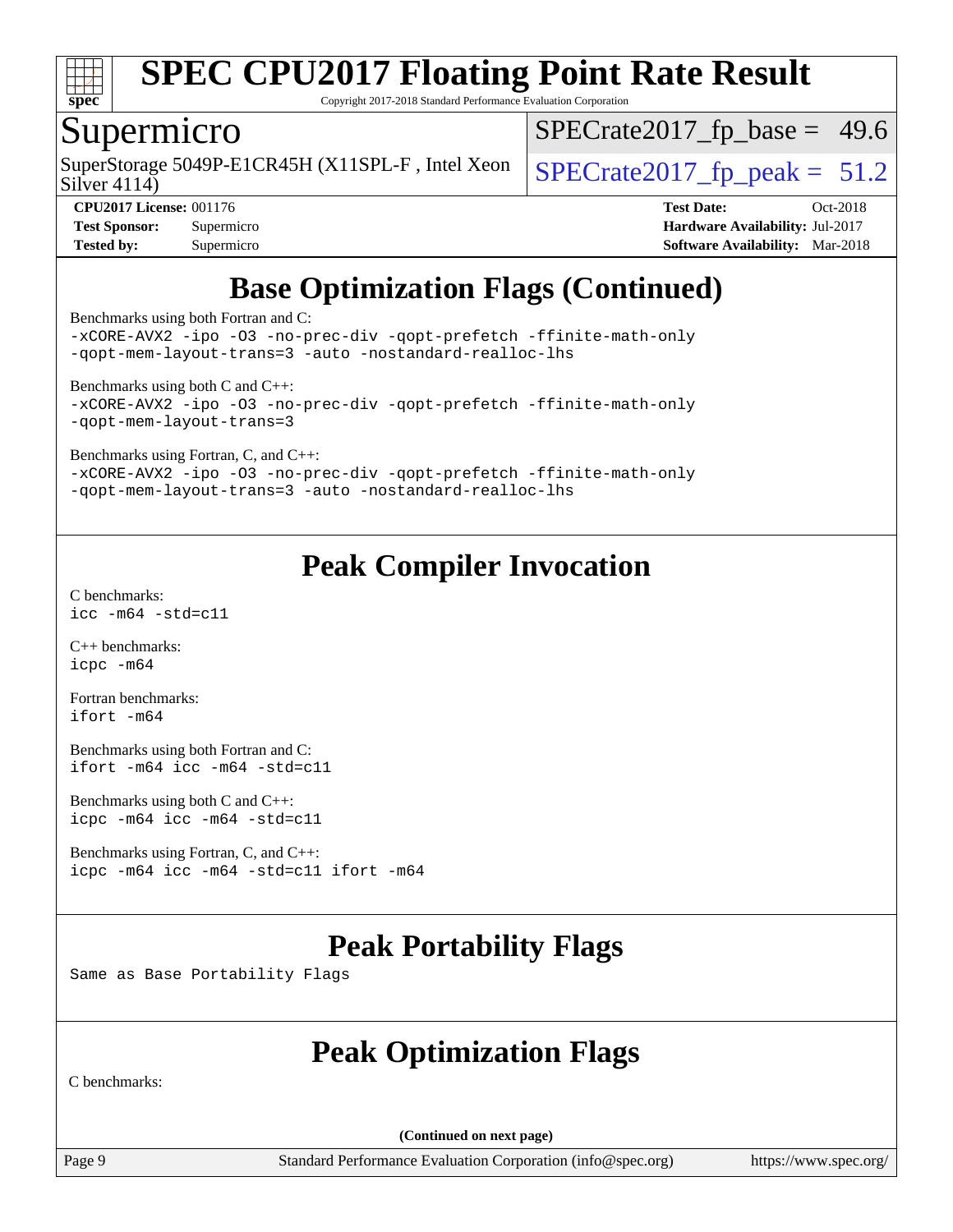

Copyright 2017-2018 Standard Performance Evaluation Corporation

### Supermicro

Silver 4114) SuperStorage 5049P-E1CR45H (X11SPL-F, Intel Xeon  $\big|$  SPECrate2017 fp peak = 51.2

 $SPECTate2017_fp\_base = 49.6$ 

**[CPU2017 License:](http://www.spec.org/auto/cpu2017/Docs/result-fields.html#CPU2017License)** 001176 **[Test Date:](http://www.spec.org/auto/cpu2017/Docs/result-fields.html#TestDate)** Oct-2018 **[Test Sponsor:](http://www.spec.org/auto/cpu2017/Docs/result-fields.html#TestSponsor)** Supermicro **[Hardware Availability:](http://www.spec.org/auto/cpu2017/Docs/result-fields.html#HardwareAvailability)** Jul-2017 **[Tested by:](http://www.spec.org/auto/cpu2017/Docs/result-fields.html#Testedby)** Supermicro **Supermicro [Software Availability:](http://www.spec.org/auto/cpu2017/Docs/result-fields.html#SoftwareAvailability)** Mar-2018

## **[Peak Optimization Flags \(Continued\)](http://www.spec.org/auto/cpu2017/Docs/result-fields.html#PeakOptimizationFlags)**

 519.lbm\_r: [-prof-gen](http://www.spec.org/cpu2017/results/res2018q4/cpu2017-20181015-09226.flags.html#user_peakPASS1_CFLAGSPASS1_LDFLAGS519_lbm_r_prof_gen_5aa4926d6013ddb2a31985c654b3eb18169fc0c6952a63635c234f711e6e63dd76e94ad52365559451ec499a2cdb89e4dc58ba4c67ef54ca681ffbe1461d6b36)(pass 1) [-prof-use](http://www.spec.org/cpu2017/results/res2018q4/cpu2017-20181015-09226.flags.html#user_peakPASS2_CFLAGSPASS2_LDFLAGS519_lbm_r_prof_use_1a21ceae95f36a2b53c25747139a6c16ca95bd9def2a207b4f0849963b97e94f5260e30a0c64f4bb623698870e679ca08317ef8150905d41bd88c6f78df73f19)(pass 2) [-ipo](http://www.spec.org/cpu2017/results/res2018q4/cpu2017-20181015-09226.flags.html#user_peakPASS1_COPTIMIZEPASS2_COPTIMIZE519_lbm_r_f-ipo) [-xCORE-AVX2](http://www.spec.org/cpu2017/results/res2018q4/cpu2017-20181015-09226.flags.html#user_peakPASS2_COPTIMIZE519_lbm_r_f-xCORE-AVX2) [-O3](http://www.spec.org/cpu2017/results/res2018q4/cpu2017-20181015-09226.flags.html#user_peakPASS1_COPTIMIZEPASS2_COPTIMIZE519_lbm_r_f-O3) [-no-prec-div](http://www.spec.org/cpu2017/results/res2018q4/cpu2017-20181015-09226.flags.html#user_peakPASS1_COPTIMIZEPASS2_COPTIMIZE519_lbm_r_f-no-prec-div) [-qopt-prefetch](http://www.spec.org/cpu2017/results/res2018q4/cpu2017-20181015-09226.flags.html#user_peakPASS1_COPTIMIZEPASS2_COPTIMIZE519_lbm_r_f-qopt-prefetch) [-ffinite-math-only](http://www.spec.org/cpu2017/results/res2018q4/cpu2017-20181015-09226.flags.html#user_peakPASS1_COPTIMIZEPASS2_COPTIMIZE519_lbm_r_f_finite_math_only_cb91587bd2077682c4b38af759c288ed7c732db004271a9512da14a4f8007909a5f1427ecbf1a0fb78ff2a814402c6114ac565ca162485bbcae155b5e4258871) [-qopt-mem-layout-trans=3](http://www.spec.org/cpu2017/results/res2018q4/cpu2017-20181015-09226.flags.html#user_peakPASS1_COPTIMIZEPASS2_COPTIMIZE519_lbm_r_f-qopt-mem-layout-trans_de80db37974c74b1f0e20d883f0b675c88c3b01e9d123adea9b28688d64333345fb62bc4a798493513fdb68f60282f9a726aa07f478b2f7113531aecce732043) 538.imagick\_r: [-xCORE-AVX2](http://www.spec.org/cpu2017/results/res2018q4/cpu2017-20181015-09226.flags.html#user_peakCOPTIMIZE538_imagick_r_f-xCORE-AVX2) [-ipo](http://www.spec.org/cpu2017/results/res2018q4/cpu2017-20181015-09226.flags.html#user_peakCOPTIMIZE538_imagick_r_f-ipo) [-O3](http://www.spec.org/cpu2017/results/res2018q4/cpu2017-20181015-09226.flags.html#user_peakCOPTIMIZE538_imagick_r_f-O3) [-no-prec-div](http://www.spec.org/cpu2017/results/res2018q4/cpu2017-20181015-09226.flags.html#user_peakCOPTIMIZE538_imagick_r_f-no-prec-div) [-qopt-prefetch](http://www.spec.org/cpu2017/results/res2018q4/cpu2017-20181015-09226.flags.html#user_peakCOPTIMIZE538_imagick_r_f-qopt-prefetch) [-ffinite-math-only](http://www.spec.org/cpu2017/results/res2018q4/cpu2017-20181015-09226.flags.html#user_peakCOPTIMIZE538_imagick_r_f_finite_math_only_cb91587bd2077682c4b38af759c288ed7c732db004271a9512da14a4f8007909a5f1427ecbf1a0fb78ff2a814402c6114ac565ca162485bbcae155b5e4258871) [-qopt-mem-layout-trans=3](http://www.spec.org/cpu2017/results/res2018q4/cpu2017-20181015-09226.flags.html#user_peakCOPTIMIZE538_imagick_r_f-qopt-mem-layout-trans_de80db37974c74b1f0e20d883f0b675c88c3b01e9d123adea9b28688d64333345fb62bc4a798493513fdb68f60282f9a726aa07f478b2f7113531aecce732043) 544.nab\_r: Same as 538.imagick\_r [C++ benchmarks:](http://www.spec.org/auto/cpu2017/Docs/result-fields.html#CXXbenchmarks) 508.namd\_r: [-prof-gen](http://www.spec.org/cpu2017/results/res2018q4/cpu2017-20181015-09226.flags.html#user_peakPASS1_CXXFLAGSPASS1_LDFLAGS508_namd_r_prof_gen_5aa4926d6013ddb2a31985c654b3eb18169fc0c6952a63635c234f711e6e63dd76e94ad52365559451ec499a2cdb89e4dc58ba4c67ef54ca681ffbe1461d6b36)(pass 1) [-prof-use](http://www.spec.org/cpu2017/results/res2018q4/cpu2017-20181015-09226.flags.html#user_peakPASS2_CXXFLAGSPASS2_LDFLAGS508_namd_r_prof_use_1a21ceae95f36a2b53c25747139a6c16ca95bd9def2a207b4f0849963b97e94f5260e30a0c64f4bb623698870e679ca08317ef8150905d41bd88c6f78df73f19)(pass 2) [-ipo](http://www.spec.org/cpu2017/results/res2018q4/cpu2017-20181015-09226.flags.html#user_peakPASS1_CXXOPTIMIZEPASS2_CXXOPTIMIZE508_namd_r_f-ipo) [-xCORE-AVX2](http://www.spec.org/cpu2017/results/res2018q4/cpu2017-20181015-09226.flags.html#user_peakPASS2_CXXOPTIMIZE508_namd_r_f-xCORE-AVX2) [-O3](http://www.spec.org/cpu2017/results/res2018q4/cpu2017-20181015-09226.flags.html#user_peakPASS1_CXXOPTIMIZEPASS2_CXXOPTIMIZE508_namd_r_f-O3) [-no-prec-div](http://www.spec.org/cpu2017/results/res2018q4/cpu2017-20181015-09226.flags.html#user_peakPASS1_CXXOPTIMIZEPASS2_CXXOPTIMIZE508_namd_r_f-no-prec-div) [-qopt-prefetch](http://www.spec.org/cpu2017/results/res2018q4/cpu2017-20181015-09226.flags.html#user_peakPASS1_CXXOPTIMIZEPASS2_CXXOPTIMIZE508_namd_r_f-qopt-prefetch) [-ffinite-math-only](http://www.spec.org/cpu2017/results/res2018q4/cpu2017-20181015-09226.flags.html#user_peakPASS1_CXXOPTIMIZEPASS2_CXXOPTIMIZE508_namd_r_f_finite_math_only_cb91587bd2077682c4b38af759c288ed7c732db004271a9512da14a4f8007909a5f1427ecbf1a0fb78ff2a814402c6114ac565ca162485bbcae155b5e4258871) [-qopt-mem-layout-trans=3](http://www.spec.org/cpu2017/results/res2018q4/cpu2017-20181015-09226.flags.html#user_peakPASS1_CXXOPTIMIZEPASS2_CXXOPTIMIZE508_namd_r_f-qopt-mem-layout-trans_de80db37974c74b1f0e20d883f0b675c88c3b01e9d123adea9b28688d64333345fb62bc4a798493513fdb68f60282f9a726aa07f478b2f7113531aecce732043) 510.parest\_r: [-xCORE-AVX2](http://www.spec.org/cpu2017/results/res2018q4/cpu2017-20181015-09226.flags.html#user_peakCXXOPTIMIZE510_parest_r_f-xCORE-AVX2) [-ipo](http://www.spec.org/cpu2017/results/res2018q4/cpu2017-20181015-09226.flags.html#user_peakCXXOPTIMIZE510_parest_r_f-ipo) [-O3](http://www.spec.org/cpu2017/results/res2018q4/cpu2017-20181015-09226.flags.html#user_peakCXXOPTIMIZE510_parest_r_f-O3) [-no-prec-div](http://www.spec.org/cpu2017/results/res2018q4/cpu2017-20181015-09226.flags.html#user_peakCXXOPTIMIZE510_parest_r_f-no-prec-div) [-qopt-prefetch](http://www.spec.org/cpu2017/results/res2018q4/cpu2017-20181015-09226.flags.html#user_peakCXXOPTIMIZE510_parest_r_f-qopt-prefetch) [-ffinite-math-only](http://www.spec.org/cpu2017/results/res2018q4/cpu2017-20181015-09226.flags.html#user_peakCXXOPTIMIZE510_parest_r_f_finite_math_only_cb91587bd2077682c4b38af759c288ed7c732db004271a9512da14a4f8007909a5f1427ecbf1a0fb78ff2a814402c6114ac565ca162485bbcae155b5e4258871) [-qopt-mem-layout-trans=3](http://www.spec.org/cpu2017/results/res2018q4/cpu2017-20181015-09226.flags.html#user_peakCXXOPTIMIZE510_parest_r_f-qopt-mem-layout-trans_de80db37974c74b1f0e20d883f0b675c88c3b01e9d123adea9b28688d64333345fb62bc4a798493513fdb68f60282f9a726aa07f478b2f7113531aecce732043) [Fortran benchmarks](http://www.spec.org/auto/cpu2017/Docs/result-fields.html#Fortranbenchmarks):  $503.bwaves$  r: basepeak = yes 549.fotonik3d\_r: [-xCORE-AVX2](http://www.spec.org/cpu2017/results/res2018q4/cpu2017-20181015-09226.flags.html#user_peakFOPTIMIZE549_fotonik3d_r_f-xCORE-AVX2) [-ipo](http://www.spec.org/cpu2017/results/res2018q4/cpu2017-20181015-09226.flags.html#user_peakFOPTIMIZE549_fotonik3d_r_f-ipo) [-O3](http://www.spec.org/cpu2017/results/res2018q4/cpu2017-20181015-09226.flags.html#user_peakFOPTIMIZE549_fotonik3d_r_f-O3) [-no-prec-div](http://www.spec.org/cpu2017/results/res2018q4/cpu2017-20181015-09226.flags.html#user_peakFOPTIMIZE549_fotonik3d_r_f-no-prec-div) [-qopt-prefetch](http://www.spec.org/cpu2017/results/res2018q4/cpu2017-20181015-09226.flags.html#user_peakFOPTIMIZE549_fotonik3d_r_f-qopt-prefetch) [-ffinite-math-only](http://www.spec.org/cpu2017/results/res2018q4/cpu2017-20181015-09226.flags.html#user_peakFOPTIMIZE549_fotonik3d_r_f_finite_math_only_cb91587bd2077682c4b38af759c288ed7c732db004271a9512da14a4f8007909a5f1427ecbf1a0fb78ff2a814402c6114ac565ca162485bbcae155b5e4258871) [-qopt-mem-layout-trans=3](http://www.spec.org/cpu2017/results/res2018q4/cpu2017-20181015-09226.flags.html#user_peakFOPTIMIZE549_fotonik3d_r_f-qopt-mem-layout-trans_de80db37974c74b1f0e20d883f0b675c88c3b01e9d123adea9b28688d64333345fb62bc4a798493513fdb68f60282f9a726aa07f478b2f7113531aecce732043) [-auto](http://www.spec.org/cpu2017/results/res2018q4/cpu2017-20181015-09226.flags.html#user_peakFOPTIMIZE549_fotonik3d_r_f-auto) [-nostandard-realloc-lhs](http://www.spec.org/cpu2017/results/res2018q4/cpu2017-20181015-09226.flags.html#user_peakEXTRA_FOPTIMIZE549_fotonik3d_r_f_2003_std_realloc_82b4557e90729c0f113870c07e44d33d6f5a304b4f63d4c15d2d0f1fab99f5daaed73bdb9275d9ae411527f28b936061aa8b9c8f2d63842963b95c9dd6426b8a) 554.roms\_r: [-prof-gen](http://www.spec.org/cpu2017/results/res2018q4/cpu2017-20181015-09226.flags.html#user_peakPASS1_FFLAGSPASS1_LDFLAGS554_roms_r_prof_gen_5aa4926d6013ddb2a31985c654b3eb18169fc0c6952a63635c234f711e6e63dd76e94ad52365559451ec499a2cdb89e4dc58ba4c67ef54ca681ffbe1461d6b36)(pass 1) [-prof-use](http://www.spec.org/cpu2017/results/res2018q4/cpu2017-20181015-09226.flags.html#user_peakPASS2_FFLAGSPASS2_LDFLAGS554_roms_r_prof_use_1a21ceae95f36a2b53c25747139a6c16ca95bd9def2a207b4f0849963b97e94f5260e30a0c64f4bb623698870e679ca08317ef8150905d41bd88c6f78df73f19)(pass 2) [-ipo](http://www.spec.org/cpu2017/results/res2018q4/cpu2017-20181015-09226.flags.html#user_peakPASS1_FOPTIMIZEPASS2_FOPTIMIZE554_roms_r_f-ipo) [-xCORE-AVX2](http://www.spec.org/cpu2017/results/res2018q4/cpu2017-20181015-09226.flags.html#user_peakPASS2_FOPTIMIZE554_roms_r_f-xCORE-AVX2) [-O3](http://www.spec.org/cpu2017/results/res2018q4/cpu2017-20181015-09226.flags.html#user_peakPASS1_FOPTIMIZEPASS2_FOPTIMIZE554_roms_r_f-O3) [-no-prec-div](http://www.spec.org/cpu2017/results/res2018q4/cpu2017-20181015-09226.flags.html#user_peakPASS1_FOPTIMIZEPASS2_FOPTIMIZE554_roms_r_f-no-prec-div) [-qopt-prefetch](http://www.spec.org/cpu2017/results/res2018q4/cpu2017-20181015-09226.flags.html#user_peakPASS1_FOPTIMIZEPASS2_FOPTIMIZE554_roms_r_f-qopt-prefetch) [-ffinite-math-only](http://www.spec.org/cpu2017/results/res2018q4/cpu2017-20181015-09226.flags.html#user_peakPASS1_FOPTIMIZEPASS2_FOPTIMIZE554_roms_r_f_finite_math_only_cb91587bd2077682c4b38af759c288ed7c732db004271a9512da14a4f8007909a5f1427ecbf1a0fb78ff2a814402c6114ac565ca162485bbcae155b5e4258871) [-qopt-mem-layout-trans=3](http://www.spec.org/cpu2017/results/res2018q4/cpu2017-20181015-09226.flags.html#user_peakPASS1_FOPTIMIZEPASS2_FOPTIMIZE554_roms_r_f-qopt-mem-layout-trans_de80db37974c74b1f0e20d883f0b675c88c3b01e9d123adea9b28688d64333345fb62bc4a798493513fdb68f60282f9a726aa07f478b2f7113531aecce732043) [-auto](http://www.spec.org/cpu2017/results/res2018q4/cpu2017-20181015-09226.flags.html#user_peakPASS2_FOPTIMIZE554_roms_r_f-auto) [-nostandard-realloc-lhs](http://www.spec.org/cpu2017/results/res2018q4/cpu2017-20181015-09226.flags.html#user_peakEXTRA_FOPTIMIZE554_roms_r_f_2003_std_realloc_82b4557e90729c0f113870c07e44d33d6f5a304b4f63d4c15d2d0f1fab99f5daaed73bdb9275d9ae411527f28b936061aa8b9c8f2d63842963b95c9dd6426b8a) [Benchmarks using both Fortran and C:](http://www.spec.org/auto/cpu2017/Docs/result-fields.html#BenchmarksusingbothFortranandC) [-prof-gen](http://www.spec.org/cpu2017/results/res2018q4/cpu2017-20181015-09226.flags.html#user_CC_FCpeak_prof_gen_5aa4926d6013ddb2a31985c654b3eb18169fc0c6952a63635c234f711e6e63dd76e94ad52365559451ec499a2cdb89e4dc58ba4c67ef54ca681ffbe1461d6b36)(pass 1) [-prof-use](http://www.spec.org/cpu2017/results/res2018q4/cpu2017-20181015-09226.flags.html#user_CC_FCpeak_prof_use_1a21ceae95f36a2b53c25747139a6c16ca95bd9def2a207b4f0849963b97e94f5260e30a0c64f4bb623698870e679ca08317ef8150905d41bd88c6f78df73f19)(pass 2) [-ipo](http://www.spec.org/cpu2017/results/res2018q4/cpu2017-20181015-09226.flags.html#user_CC_FCpeak_f-ipo) [-xCORE-AVX2](http://www.spec.org/cpu2017/results/res2018q4/cpu2017-20181015-09226.flags.html#user_CC_FCpeak_f-xCORE-AVX2) [-O3](http://www.spec.org/cpu2017/results/res2018q4/cpu2017-20181015-09226.flags.html#user_CC_FCpeak_f-O3) [-no-prec-div](http://www.spec.org/cpu2017/results/res2018q4/cpu2017-20181015-09226.flags.html#user_CC_FCpeak_f-no-prec-div) [-qopt-prefetch](http://www.spec.org/cpu2017/results/res2018q4/cpu2017-20181015-09226.flags.html#user_CC_FCpeak_f-qopt-prefetch) [-ffinite-math-only](http://www.spec.org/cpu2017/results/res2018q4/cpu2017-20181015-09226.flags.html#user_CC_FCpeak_f_finite_math_only_cb91587bd2077682c4b38af759c288ed7c732db004271a9512da14a4f8007909a5f1427ecbf1a0fb78ff2a814402c6114ac565ca162485bbcae155b5e4258871) [-qopt-mem-layout-trans=3](http://www.spec.org/cpu2017/results/res2018q4/cpu2017-20181015-09226.flags.html#user_CC_FCpeak_f-qopt-mem-layout-trans_de80db37974c74b1f0e20d883f0b675c88c3b01e9d123adea9b28688d64333345fb62bc4a798493513fdb68f60282f9a726aa07f478b2f7113531aecce732043) [-auto](http://www.spec.org/cpu2017/results/res2018q4/cpu2017-20181015-09226.flags.html#user_CC_FCpeak_f-auto) [-nostandard-realloc-lhs](http://www.spec.org/cpu2017/results/res2018q4/cpu2017-20181015-09226.flags.html#user_CC_FCpeak_f_2003_std_realloc_82b4557e90729c0f113870c07e44d33d6f5a304b4f63d4c15d2d0f1fab99f5daaed73bdb9275d9ae411527f28b936061aa8b9c8f2d63842963b95c9dd6426b8a) [Benchmarks using both C and C++](http://www.spec.org/auto/cpu2017/Docs/result-fields.html#BenchmarksusingbothCandCXX): 511.povray\_r: [-prof-gen](http://www.spec.org/cpu2017/results/res2018q4/cpu2017-20181015-09226.flags.html#user_peakPASS1_CFLAGSPASS1_CXXFLAGSPASS1_LDFLAGS511_povray_r_prof_gen_5aa4926d6013ddb2a31985c654b3eb18169fc0c6952a63635c234f711e6e63dd76e94ad52365559451ec499a2cdb89e4dc58ba4c67ef54ca681ffbe1461d6b36)(pass 1) [-prof-use](http://www.spec.org/cpu2017/results/res2018q4/cpu2017-20181015-09226.flags.html#user_peakPASS2_CFLAGSPASS2_CXXFLAGSPASS2_LDFLAGS511_povray_r_prof_use_1a21ceae95f36a2b53c25747139a6c16ca95bd9def2a207b4f0849963b97e94f5260e30a0c64f4bb623698870e679ca08317ef8150905d41bd88c6f78df73f19)(pass 2) [-ipo](http://www.spec.org/cpu2017/results/res2018q4/cpu2017-20181015-09226.flags.html#user_peakPASS1_COPTIMIZEPASS1_CXXOPTIMIZEPASS2_COPTIMIZEPASS2_CXXOPTIMIZE511_povray_r_f-ipo) [-xCORE-AVX2](http://www.spec.org/cpu2017/results/res2018q4/cpu2017-20181015-09226.flags.html#user_peakPASS2_COPTIMIZEPASS2_CXXOPTIMIZE511_povray_r_f-xCORE-AVX2) [-O3](http://www.spec.org/cpu2017/results/res2018q4/cpu2017-20181015-09226.flags.html#user_peakPASS1_COPTIMIZEPASS1_CXXOPTIMIZEPASS2_COPTIMIZEPASS2_CXXOPTIMIZE511_povray_r_f-O3) [-no-prec-div](http://www.spec.org/cpu2017/results/res2018q4/cpu2017-20181015-09226.flags.html#user_peakPASS1_COPTIMIZEPASS1_CXXOPTIMIZEPASS2_COPTIMIZEPASS2_CXXOPTIMIZE511_povray_r_f-no-prec-div) [-qopt-prefetch](http://www.spec.org/cpu2017/results/res2018q4/cpu2017-20181015-09226.flags.html#user_peakPASS1_COPTIMIZEPASS1_CXXOPTIMIZEPASS2_COPTIMIZEPASS2_CXXOPTIMIZE511_povray_r_f-qopt-prefetch) [-ffinite-math-only](http://www.spec.org/cpu2017/results/res2018q4/cpu2017-20181015-09226.flags.html#user_peakPASS1_COPTIMIZEPASS1_CXXOPTIMIZEPASS2_COPTIMIZEPASS2_CXXOPTIMIZE511_povray_r_f_finite_math_only_cb91587bd2077682c4b38af759c288ed7c732db004271a9512da14a4f8007909a5f1427ecbf1a0fb78ff2a814402c6114ac565ca162485bbcae155b5e4258871) [-qopt-mem-layout-trans=3](http://www.spec.org/cpu2017/results/res2018q4/cpu2017-20181015-09226.flags.html#user_peakPASS1_COPTIMIZEPASS1_CXXOPTIMIZEPASS2_COPTIMIZEPASS2_CXXOPTIMIZE511_povray_r_f-qopt-mem-layout-trans_de80db37974c74b1f0e20d883f0b675c88c3b01e9d123adea9b28688d64333345fb62bc4a798493513fdb68f60282f9a726aa07f478b2f7113531aecce732043) 526.blender\_r: [-xCORE-AVX2](http://www.spec.org/cpu2017/results/res2018q4/cpu2017-20181015-09226.flags.html#user_peakCOPTIMIZECXXOPTIMIZE526_blender_r_f-xCORE-AVX2) [-ipo](http://www.spec.org/cpu2017/results/res2018q4/cpu2017-20181015-09226.flags.html#user_peakCOPTIMIZECXXOPTIMIZE526_blender_r_f-ipo) [-O3](http://www.spec.org/cpu2017/results/res2018q4/cpu2017-20181015-09226.flags.html#user_peakCOPTIMIZECXXOPTIMIZE526_blender_r_f-O3) [-no-prec-div](http://www.spec.org/cpu2017/results/res2018q4/cpu2017-20181015-09226.flags.html#user_peakCOPTIMIZECXXOPTIMIZE526_blender_r_f-no-prec-div) [-qopt-prefetch](http://www.spec.org/cpu2017/results/res2018q4/cpu2017-20181015-09226.flags.html#user_peakCOPTIMIZECXXOPTIMIZE526_blender_r_f-qopt-prefetch) [-ffinite-math-only](http://www.spec.org/cpu2017/results/res2018q4/cpu2017-20181015-09226.flags.html#user_peakCOPTIMIZECXXOPTIMIZE526_blender_r_f_finite_math_only_cb91587bd2077682c4b38af759c288ed7c732db004271a9512da14a4f8007909a5f1427ecbf1a0fb78ff2a814402c6114ac565ca162485bbcae155b5e4258871) [-qopt-mem-layout-trans=3](http://www.spec.org/cpu2017/results/res2018q4/cpu2017-20181015-09226.flags.html#user_peakCOPTIMIZECXXOPTIMIZE526_blender_r_f-qopt-mem-layout-trans_de80db37974c74b1f0e20d883f0b675c88c3b01e9d123adea9b28688d64333345fb62bc4a798493513fdb68f60282f9a726aa07f478b2f7113531aecce732043) [Benchmarks using Fortran, C, and C++:](http://www.spec.org/auto/cpu2017/Docs/result-fields.html#BenchmarksusingFortranCandCXX) [-xCORE-AVX2](http://www.spec.org/cpu2017/results/res2018q4/cpu2017-20181015-09226.flags.html#user_CC_CXX_FCpeak_f-xCORE-AVX2) [-ipo](http://www.spec.org/cpu2017/results/res2018q4/cpu2017-20181015-09226.flags.html#user_CC_CXX_FCpeak_f-ipo) [-O3](http://www.spec.org/cpu2017/results/res2018q4/cpu2017-20181015-09226.flags.html#user_CC_CXX_FCpeak_f-O3) [-no-prec-div](http://www.spec.org/cpu2017/results/res2018q4/cpu2017-20181015-09226.flags.html#user_CC_CXX_FCpeak_f-no-prec-div) [-qopt-prefetch](http://www.spec.org/cpu2017/results/res2018q4/cpu2017-20181015-09226.flags.html#user_CC_CXX_FCpeak_f-qopt-prefetch) [-ffinite-math-only](http://www.spec.org/cpu2017/results/res2018q4/cpu2017-20181015-09226.flags.html#user_CC_CXX_FCpeak_f_finite_math_only_cb91587bd2077682c4b38af759c288ed7c732db004271a9512da14a4f8007909a5f1427ecbf1a0fb78ff2a814402c6114ac565ca162485bbcae155b5e4258871) **(Continued on next page)**